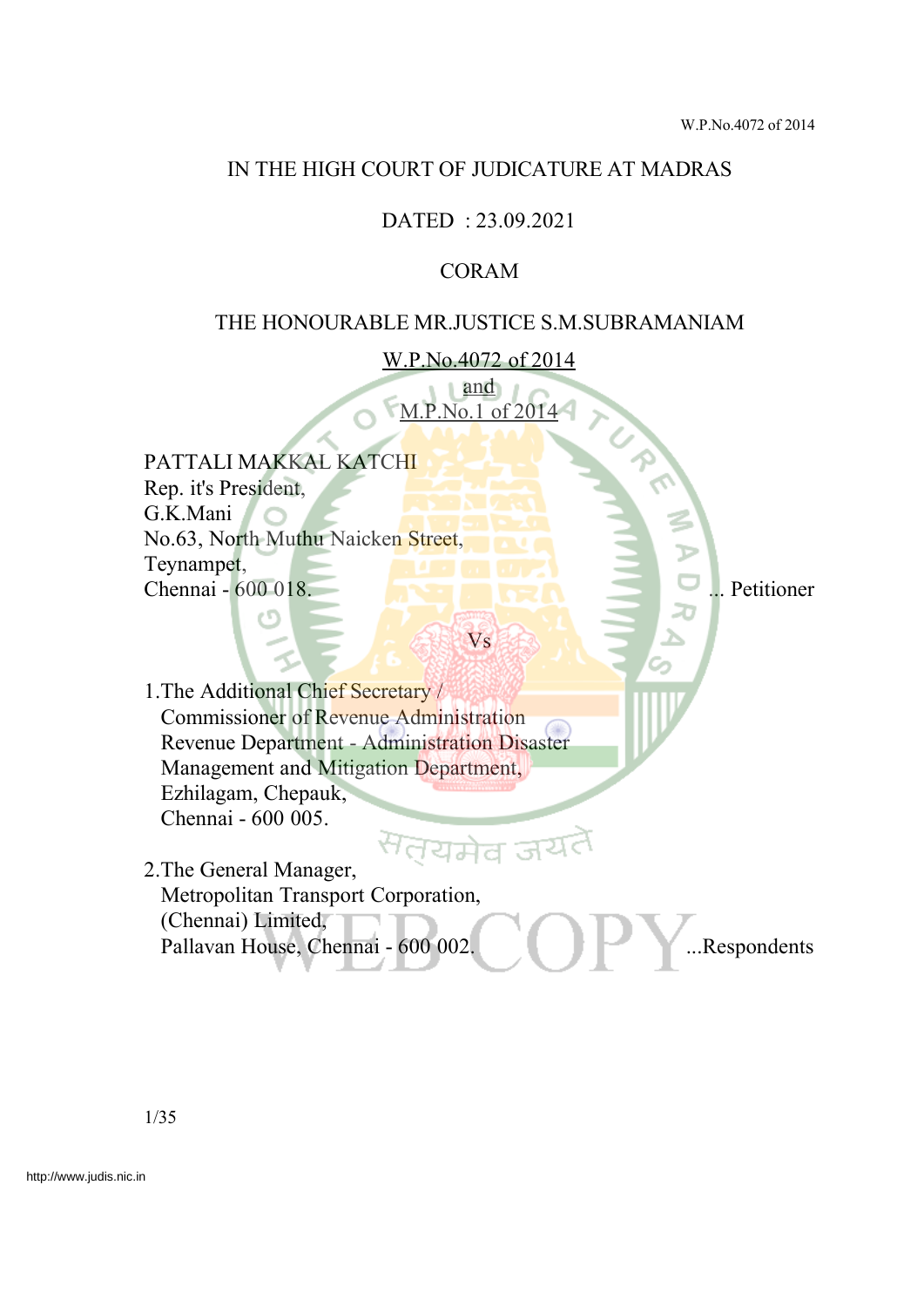Prayer : Petition filed Under Article 226 of the Constitution of India praying for issuance of writ of Certiorari calling for the records relating to the proceedings in SR No.943/MTC/KPM/2013 dated 17.06.2013 of the 1st respondent herein and quash the same.

| For Petitioner     | : Mr.K.Balu                |
|--------------------|----------------------------|
| For 1st Respondent | : $Mr.K.M.D.Muhilan$       |
|                    | <b>Government Advocate</b> |

For 2nd Respondent : Mr.M.Chidambaram

#### **ORDER**

The writ on hand has **been instituted que**stioning the notice of hearing dated 17.06.2013, directing the petitioner to appear for an enquiry either in person or through counsel and file written statement in respect of the allegation being under the provisions of the Tamil Nadu Property (Prevention of Damage and Loss) Act, 1992 (hereinafter referred to as 'the Act').

# सतयमेव जयतै

2. The impugned notice states that an application under the Act claiming compensation from the petitioner for the revenue loss caused due to Non Operation and Partial Operation of the Metropolitan Transport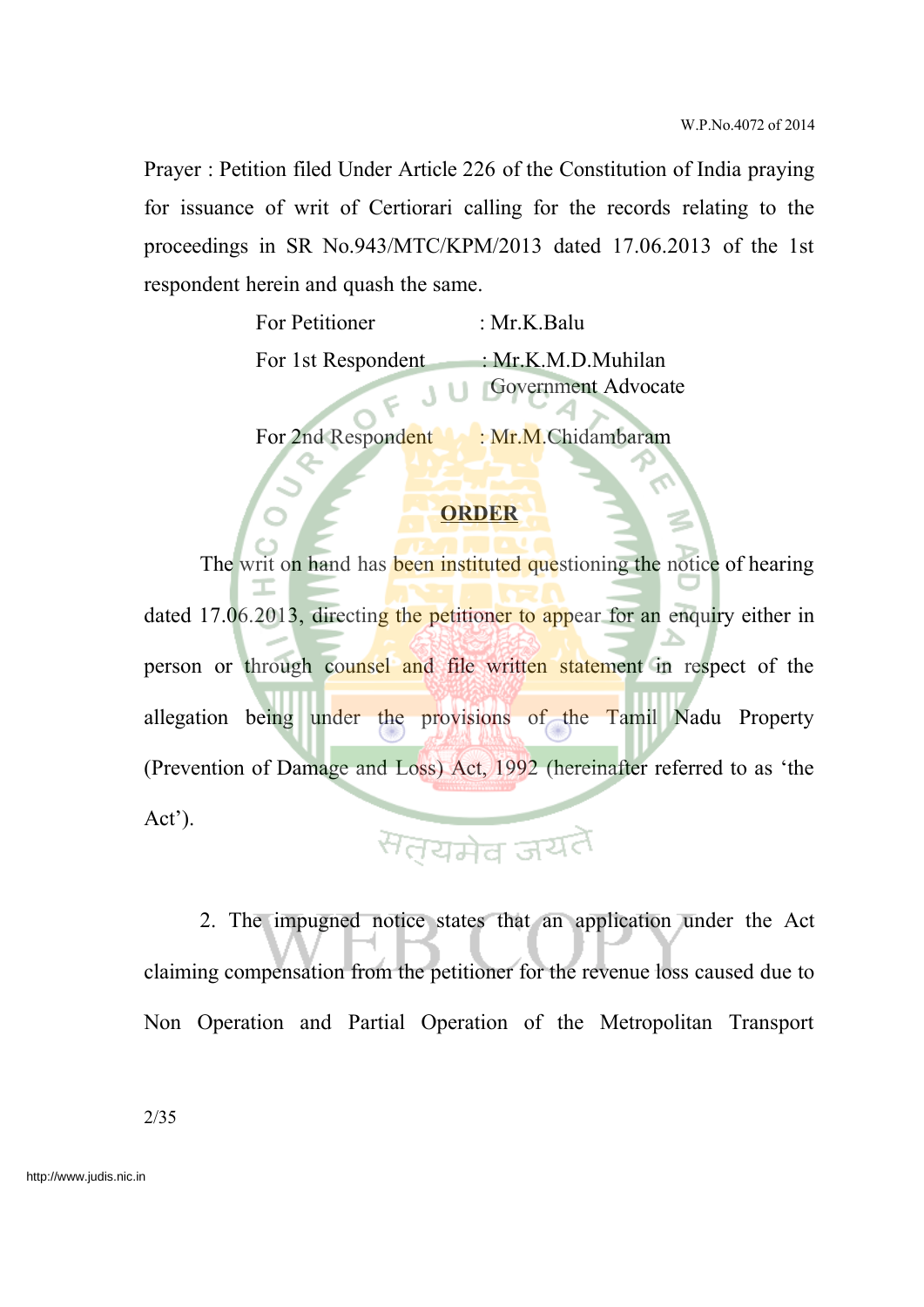Corporation (Chennai) buses in Chennai, Kancheepuram and Thiruvallur District owned by the Metropolitan Transport Corporation (Chennai) Limited, during the agitation held by the petitioner party members for the period from 25.04.2013 to 19.05.2013 is preferred. The said application is posted for the appearance of the petitioner on 02.07.2013 in the Chambers of the Additional Chief Secretary/Commissioner of Revenue Administration, Ezhilagam, Chepauk, Chennai –  $600\,005$ . The petitioner has chosen to file a writ petition instead of defending their case before the first respondent Additional Chief Secretary to Government.

3. The learned counsel for the petitioner mainly contended that the petitioner is not responsible for any damages or committed any such offence of causing damage to the public properties. On political considerations, the impugned notice has been issued with an ulterior motive. Thus, the impugned notice is untenable and liable to be set aside.

4. On 25.04.2013, Pattali Makkal Katchi and Vanniar Sangam on behalf of Dr.S.Ramadoss had conducted "Chithirai Thiruvizha" at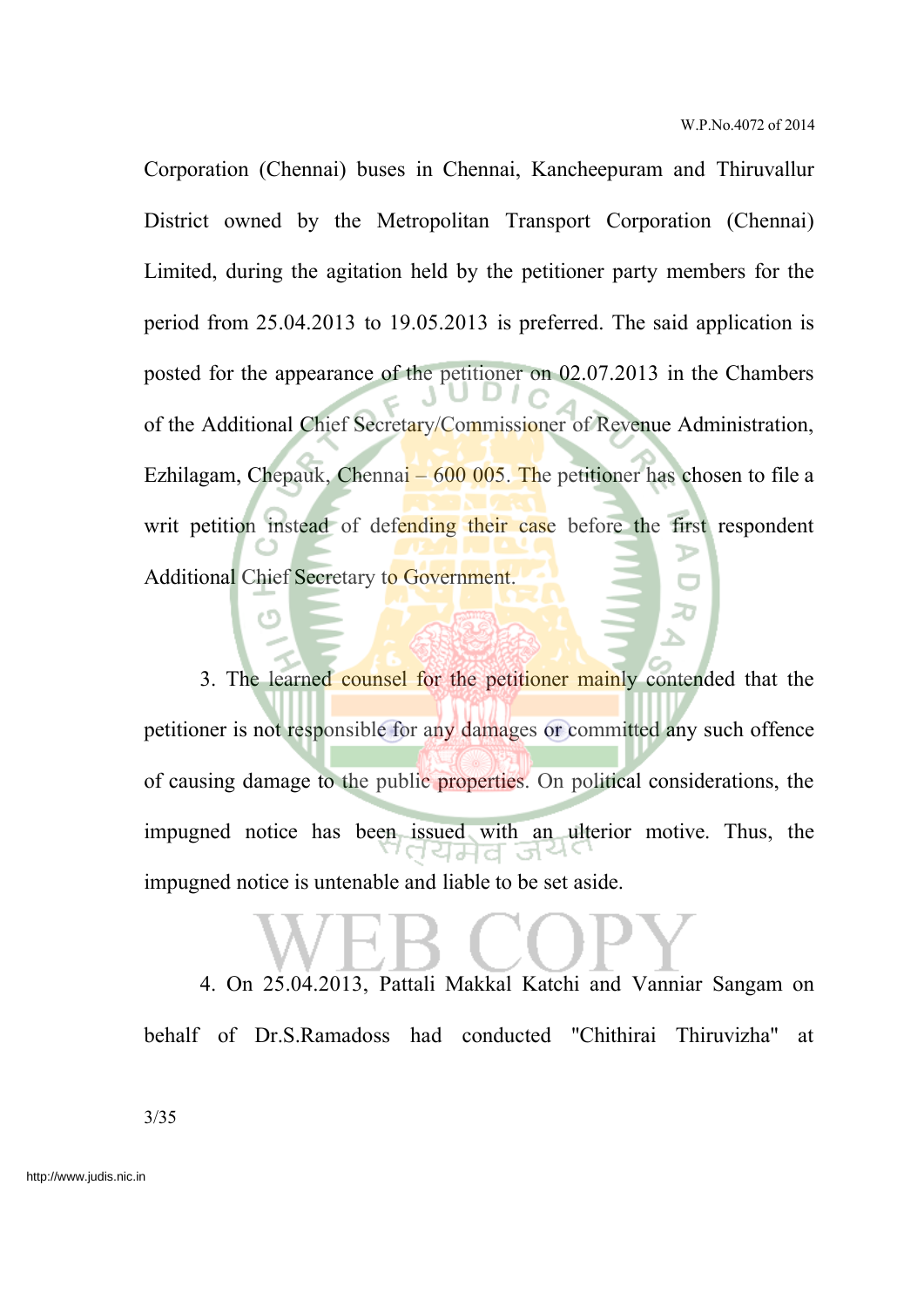Mamallapuram. The Pattali Makkal Katchi party members who came to participate in the same festival are alleged to have entered into a wordy quarrel at Kadayam Theru Colony Bus stop near Marakanam and as a result of the same, damage to the property had occurred. For numerous hours, traffic was affected in East Coast Road and that pursuant to the said violence, the sculptors and statutes of political leaders are alleged to have been damaged. The party workers are said to have violated the conditions imposed by the Police and hence, the party members were arrested by the Police. As a consequence to the same, on 30.04.2013, demonstrations were contemplated to be held without the permission of the Police at Krishnagiri and hence, Dr.S.Ramadoss and the President of the petitioner Party among 500 members were arrested and on account of the same, members of the Party and Vanniar Sangam had indulged in road roko, pelting of stones on vehicles, felling of trees, damaging public property. On account of the same, a tense situation prevailed in Kancheepuram, Thiruvallur and Chennai Districts from 25.04.2013 to 19.05.2013 and the public movements were being affected. The normal life of the public at large was affected.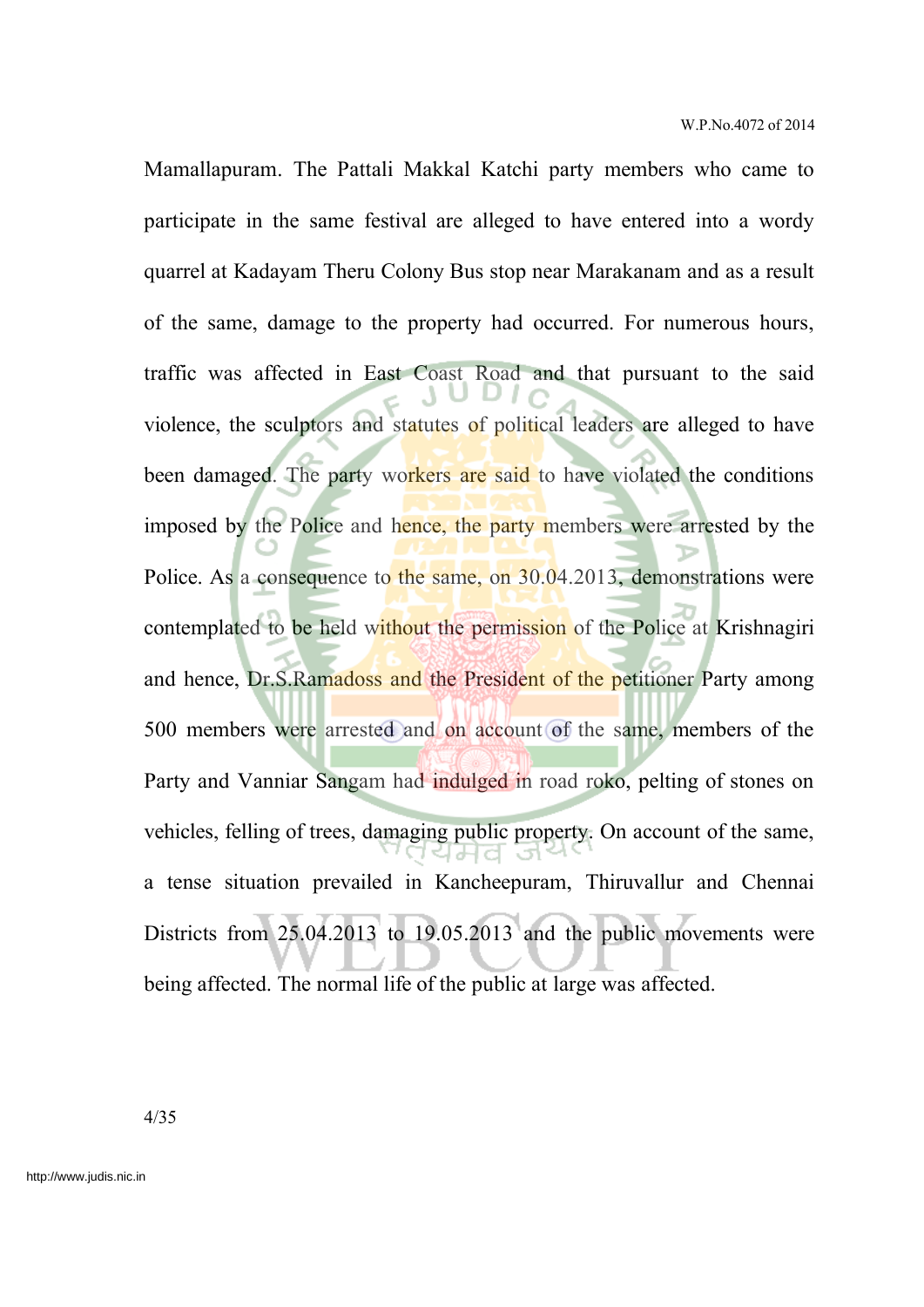5. The broad allegations against the petitioner are extracted in the affidavit filed in support of the writ petition itself. With reference to the said allegations, the learned counsel for the petitioner contended that all such allegations are false and frivolous. The petitioner's members had not involved in commission of any offence nor caused any damage to the public properties. No doubt, a tensed situation was created during the particular period and the MTC buses could not be operated during the appropriate time. However, the respondents cannot blame the petitioner for such incidents. The impugned notice of hearing merely states that due to nonoperation of the Transport Corporation Buses at the instance of the petitioner party, monetary loss sustained by the Transport Corporations are to be compensated. œ

6. The learned counsel for the petitioner states that the very initiation of proceedings under the Act is untenable. The question of recovery of compensation would arise only when an offence punishable has been committed during any procession, meeting, agitation, demonstration or any other activity organised. Section 2(3) of the Act defines, a political party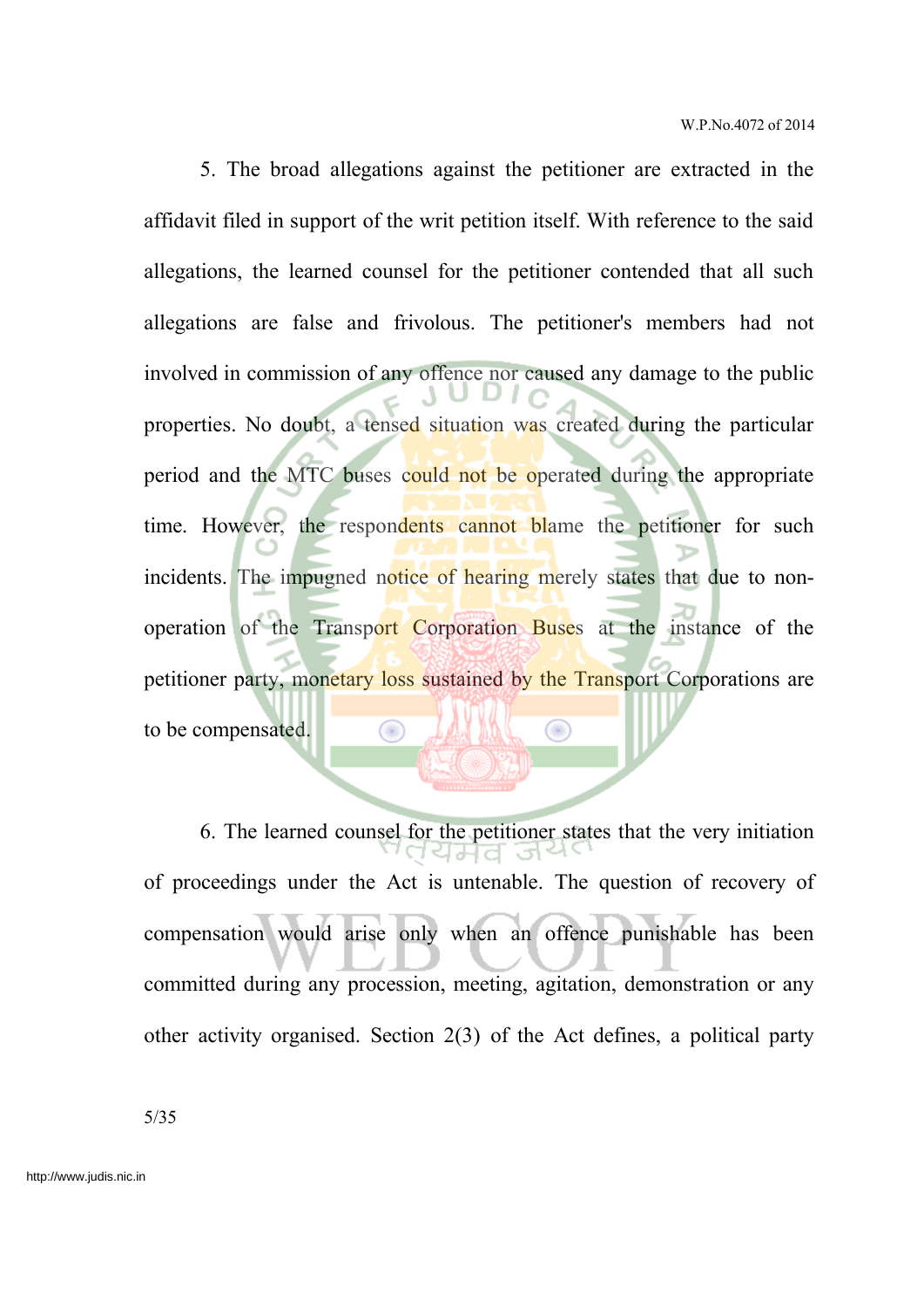recognised by the Election Commission under the Election Symbols (Reservation and Allotment) Order, 1968. So, Pattali Makkal Katchi has been recognised as Political Party under the said order in the year 2009. Therefore, the petitioner would not come within the purview of Section 2(3) of the said Act. Thus, the allegations levelled against the petitioner Party in the application of the second respondent would not attract Sections 9 and 10 of the Act. Thus, the initiation of proceeding itself is without jurisdiction. Criminal offences were registered against the members of the Petitioner / Political party. However, those cases are ended with an order of acquittal. Thus, there is no cause for claiming compensation from the Petitioner / Political party.

7. The learned counsel for the petitioner reiterated that in case of commission of any punishable offence, if committed, and public properties are damaged, then alone, the liability can be fixed against the Political party. But, in the present case, there was no commission of offence or conviction in respect of the criminal cases registered. Thus, there is no *prima facie* case or material against the petitioner for invoking the provisions of the Act. It is

⋒

 $\bigcirc$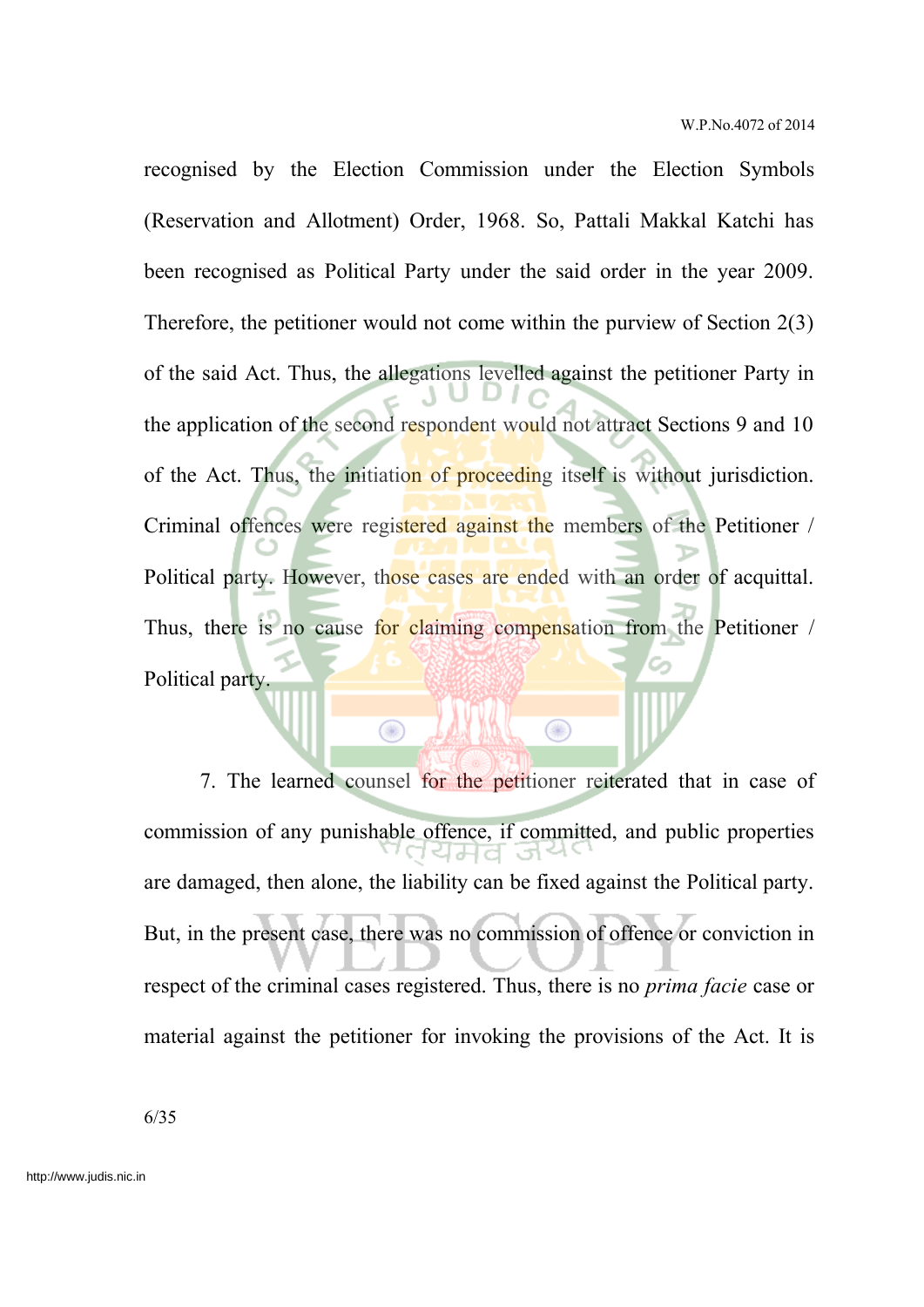contended on behalf of the petitioners that the damage or loss caused to the property should be referable to the "mischief" under Section 3 or mischief by fire or explosive substance under Section 4 or any damage that is caused due to pelting of stones, bricks, etc., under Section 5 of the Act. Thus, only if any such mischief within the definition of the Act is established, then alone, the question of fixing liability would arise and therefore, claiming of compensation is misconceived and beyond the scope of the provisions of the

Act.

8. The learned counsel for the petitioner proceeded by elaborating the scope of Section 9,  $11(2)$  of the Act. It is contended that when the initiation of action against the petitioner prima facie not in accordance with the provisions of the Act. Thus, the petitioner need not appear before the competent authority as the authority lacks jurisdiction. उन 1੫ਸਰ

9. Section 2(4) of the Act defines the word *"Property"* means any property, movable or immovable or machinery owned by, or in possession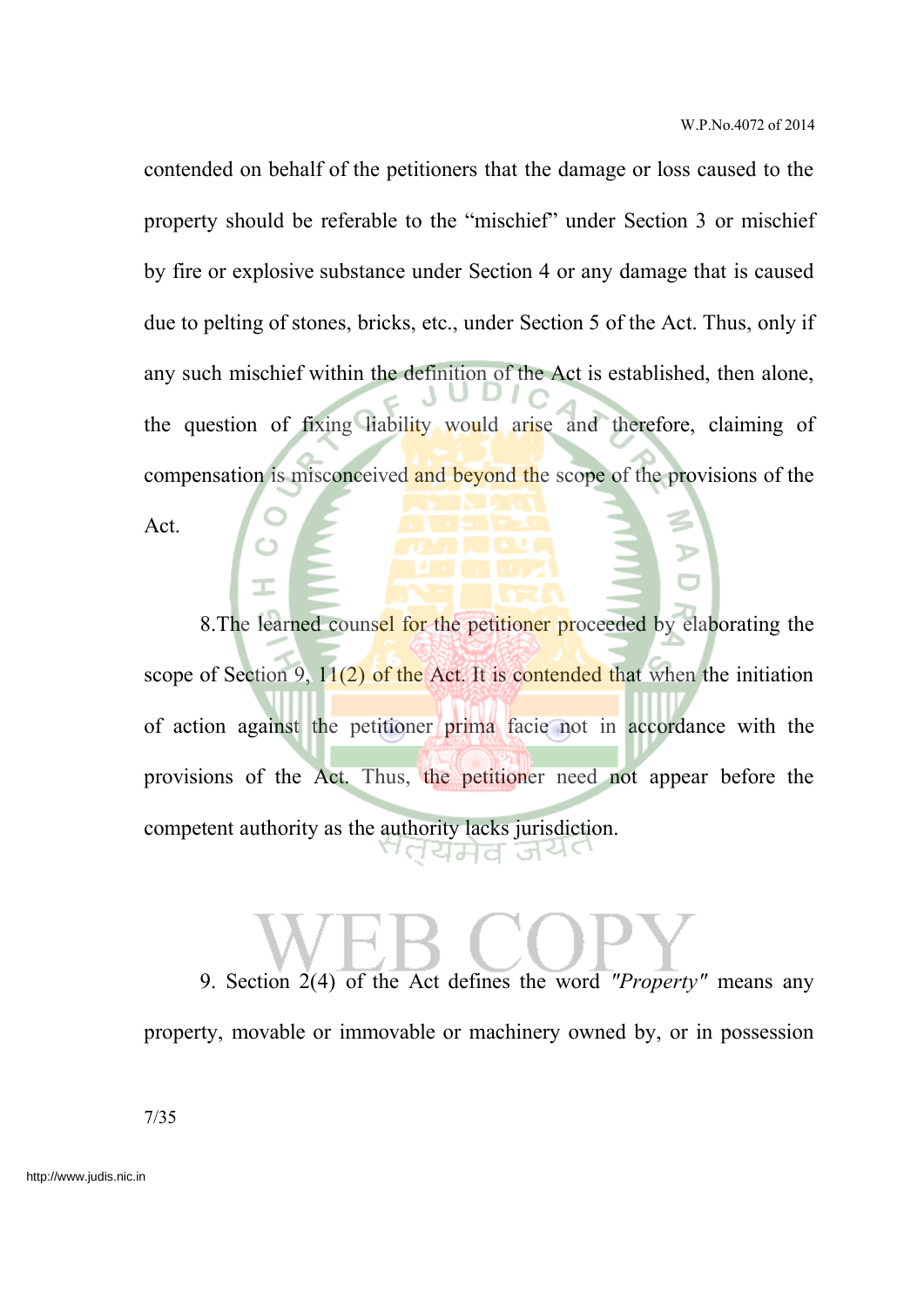of, or under the control of any person including the Central Government or the State Government etc. However, in the present case, perusal of the notice would reveal that the application itself is filed claiming compensation from the petitioner only for the revenue loss caused due to non operation and partial operation of Metropolitan Transport Corporation (Chennai) buses in Chennai, Kancheepuram and Thiruvallur Districts. Therefore, even the notice states that the notice did not contain any such allegation of commission of an act of mischief within the meaning of the Act. Thus, the notice itself is without jurisdiction and liable to be set aside.

10. The learned Government Advocate appearing on behalf of the first respondent disputed the contentions raised on behalf of the petitioner in entirety. It is contended that the provisions of the Act has been erroneously interpreted on behalf of the petitioner. Under Section 3 of the Act punishment for committing mischief in respect of property whoever commits mischief. Therefore, irrespective of the fact that a person is a political party or group of persons or otherwise, actions are permissible under the provisions of the Act. It is not as if the damage is caused only by a political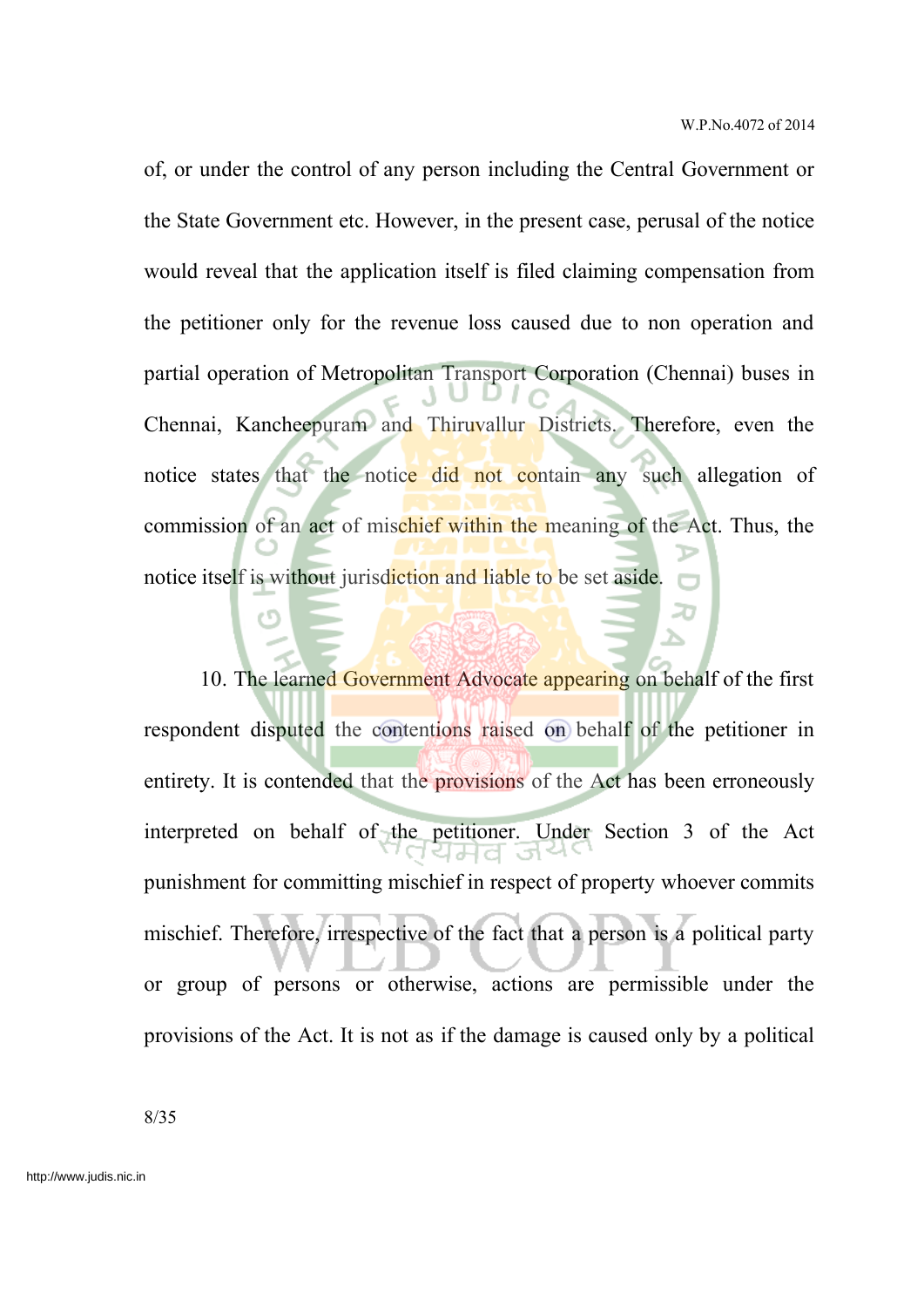party, actions are to be initiated under the provisions of the Act. But, whoever commits mischief or damage or loss to the property, the actions can be initiated under the provisions of the Act. Thus, the very contention raised that the petitioner is not amenable to the act during the relevant point of time is a wrong interpretation offered and therefore, the said contention is liable to be rejected.

Q.

11. The learned Government Advocate on behalf of the first respondent further has stated that the word 'mischief' is defined in clear terms. Further, damage or loss of property are also the grounds for claiming compensation. The damage or loss are distinguishable, if any person causes damage to the property or financial losses to the State Government or Central Government as defined under Section 2(4) of the Act, then, compensation shall be claimed by filing an application. However, the writ petitioner claims that they have not committed any mischief, but the present writ petition is filed challenging the notice of hearing, calling upon the petitioner to submit their explanations in respect of certain allegations. It is for the authorities to form a final opinion for proceeding in the matter by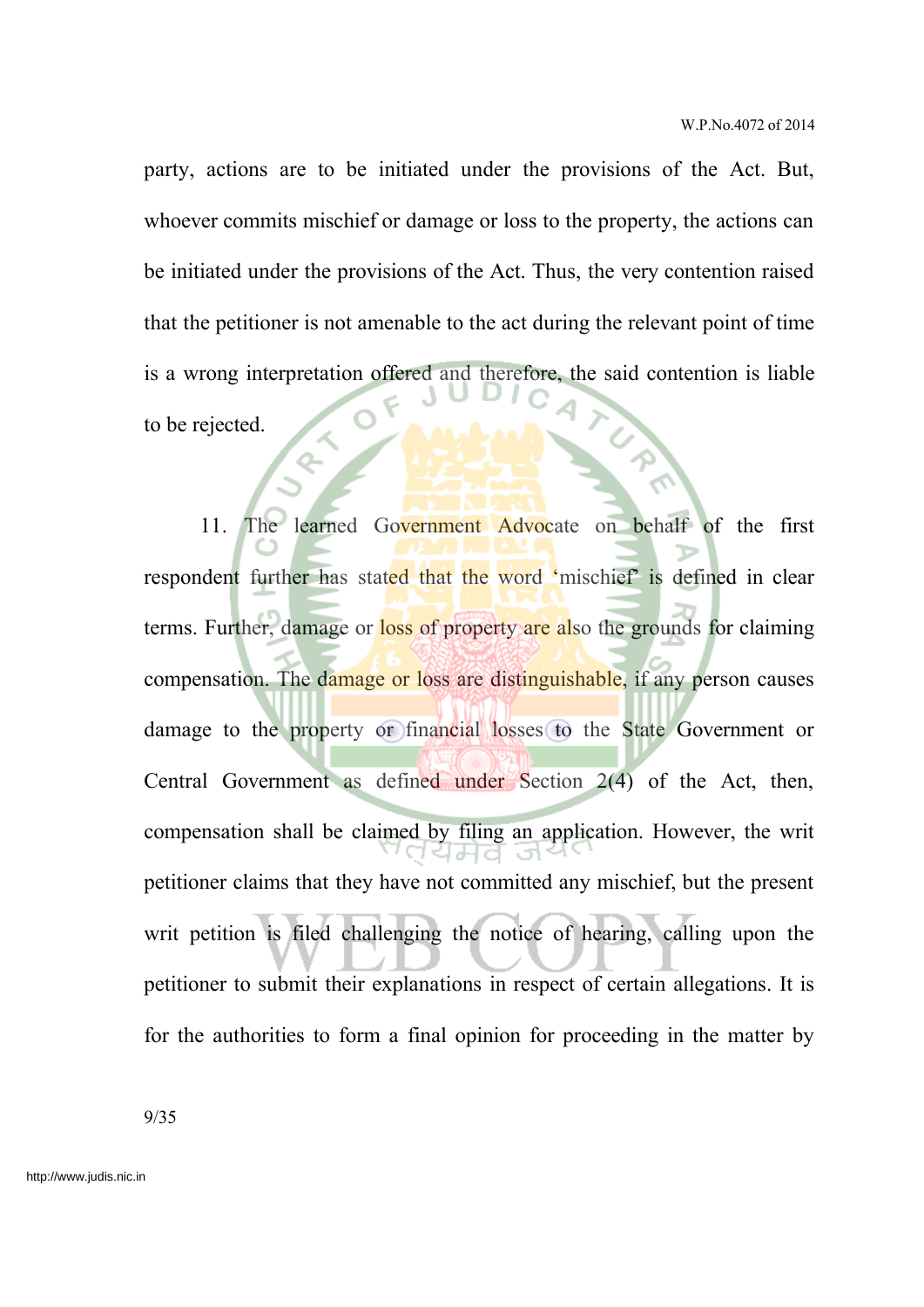invoking the provisions of the Act. In view of the fact that the writ petition is filed challenging the very notice issued, the same is not maintainable and liable to be rejected.

12. The learned counsel appearing on behalf of the second respondent Metropolitan Transport Corporation opposed the contentions raised on behalf of the petitioner by stating that 58 buses were actually damaged. 12 buses at Chennai, 26 buses at Thiruvallur and remaining buses at Kancheepuram were damaged during the relevant point of time by the members of the petitioner political Party. The material evidences are available with the second respondent and the second respondent is ready to establish such damage extensively caused at the instance of the petitioner party members. The loss as per assessment is running to several crores. The Metropolitan Transport Corporation buses are public properties and therefore, there is no infirmity in respect of the notice issued to the writ petitioner. This apart, the petitioner has to defend their case in the manner known to law. Contrarily, the writ petition against such a notice of hearing is not maintainable and liable to be dismissed.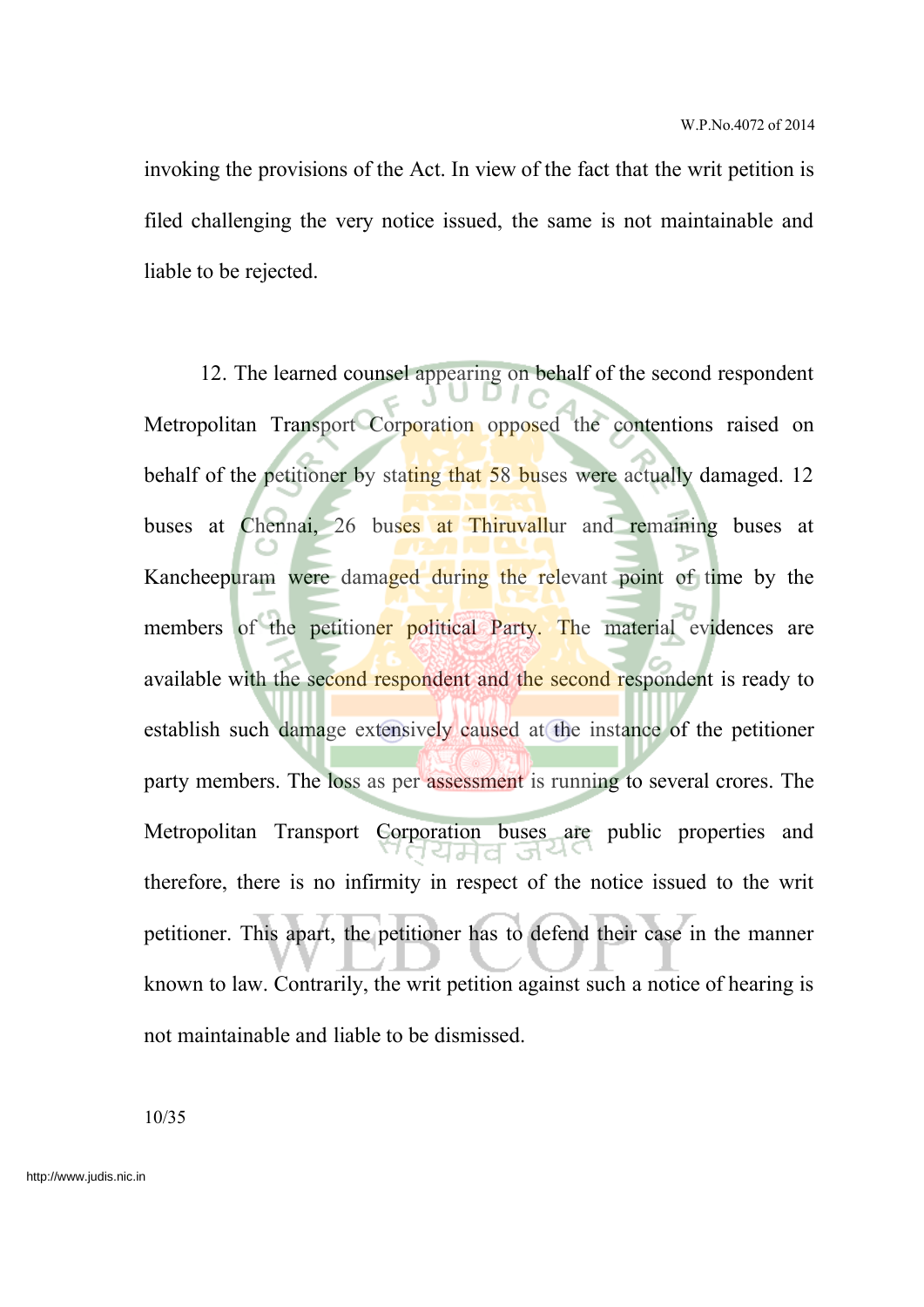13**. Considering the arguments as advanced by the respective learned counsels appearing on behalf of the parties to the** *lis***, issues to be considered by this Court are, whether a writ against a notice of hearing is entertainable or not? If so, under what circumstances such writ is entertainable? and the scope of the provisions of the Act viz., the Tamil Nadu Property (Prevention of Damage and Loss) Act, 1992 and**

**its applicability.**

14. No writ against a notice is entertainable in a routine manner. A writ against a notice of enquiry is entertainable only on limited grounds. If a notice has been issued by an incompetent authority having no jurisdiction directly hitting the provisions of the Act, then a writ is entertainable. If an allegation of malafides are established, then also a writ may be entertained, considering the nature of the allegations and the manner in which it is established. Even in case of raising an allegation of malafides against the competent authority, such authority must be impleaded as party respondent in a personal capacity in the writ proceedings. In the absence of any one of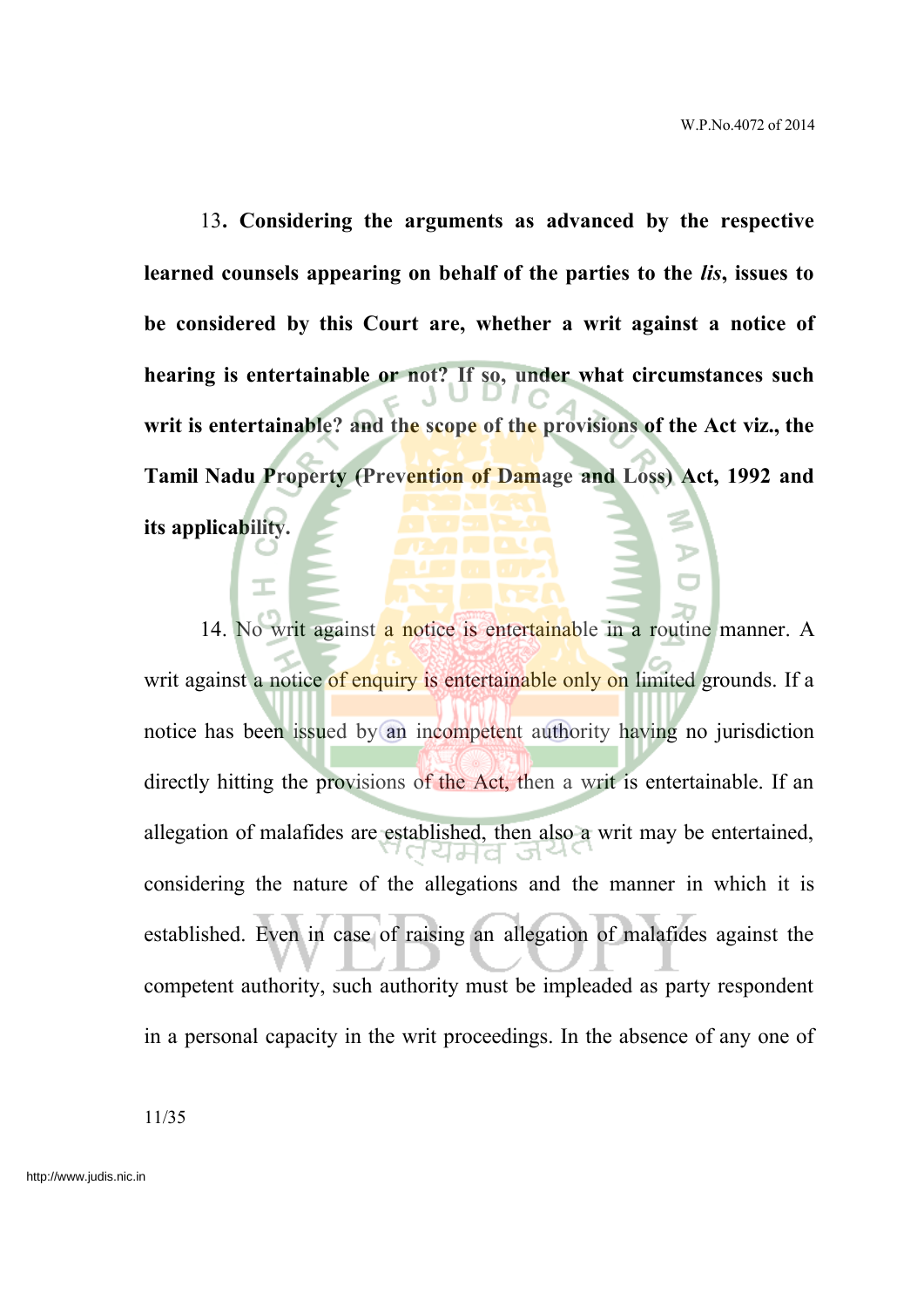the above grounds, no writ can be entertained against a notice of enquiry and thus, the petitioner is expected to submit his explanations / objections and the documents, if any, in order to defend their case and to prove their innocence or otherwise.

15. Let us examine the impugned notice of hearing challenged in the present writ petition. The notice dated 17.06.2013 states that an application under the Act 1992 claiming compensation from the petitioner for the revenue loss caused due to non operation and partial operation of the MTC buses in Kancheepuram, Chennai and Tiruvallur is preferred. The application is posted for the appearance and for submission of reply in the Chambers of the first respondent. This being the nature of the impugned notice of hearing, this Court is of the opinion that the petitioner ought to have submitted its reply/objections before the first respondent establishing their case with relevant documents and evidences.

16. The learned counsel for the petitioner raised the point of jurisdiction with reference to the provisions of the Act. In this regard, it is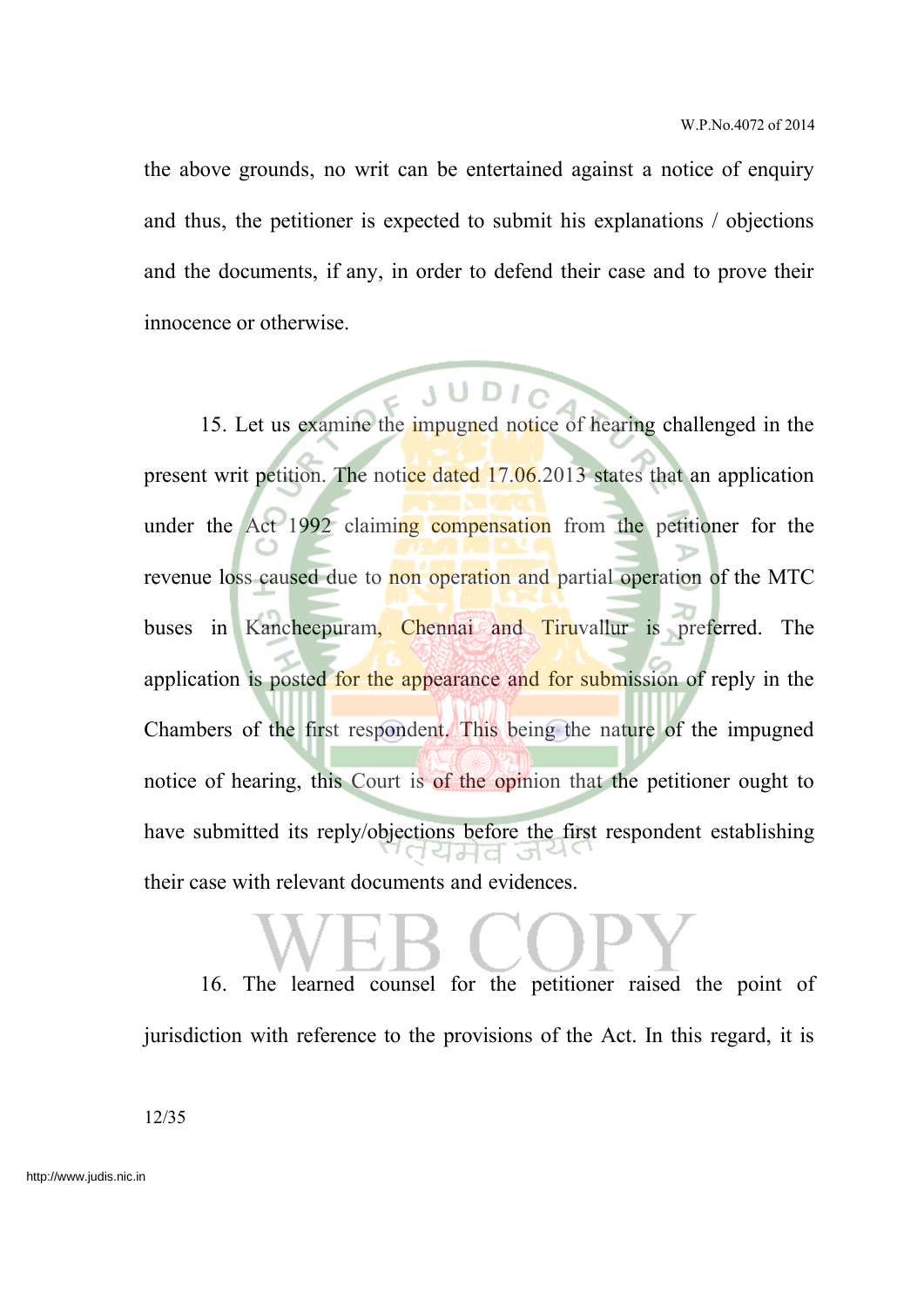necessary to consider the scope of the provisions of the Act. The statement of objects and reasons of the Act enumerates that widespread damages for the public property are being caused during procession, assembly, meeting, agitation, demonstration or other activities organised by political parties or communal, language or ethnic groups. It has been decided to prevent such widespread damages to public property by enacting a comprehensive legislation providing for punishments of the persons who actually cause damage or loss to the public property and to make the political parties or communal, language or ethnic groups which organised such procession, assembly, meeting, agitation, demonstration or other activites liable to pay compensation in respect of damage or loss caused to any public property. With this object, a comprehensive legislation was enacted *i.e.*, Tamil Nadu Act 59 of 1992. It was enacted to prevent such widespread damages to public property. सतयमेव जयतै

17. Keeping in mind the statement of objects and reasons, the provisions of the Act are to be interpreted constructively, so as to ensure that the purpose and objects are achieved.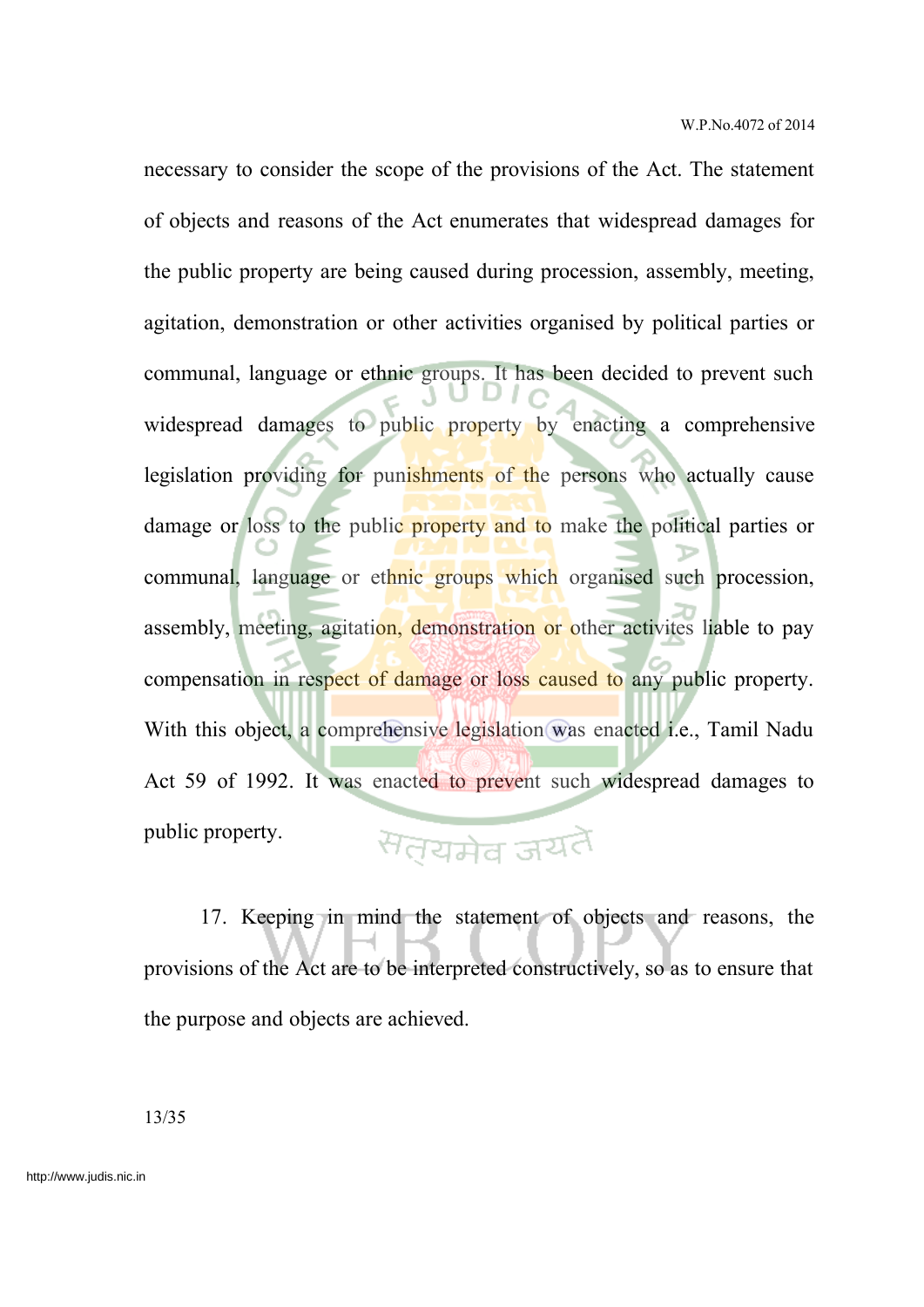18. Section 2(2) defines "mischief" shall have the same meaning as in Section 425 of the Indian Penal Code (in short 'IPC'). It is made clear that the definition provided under the Indian Penal Code for the word 'mischief' is to be taken into consideration for the purpose of application.

19. Section 2(4) defines *'property' means any property movable or*

*immovable or machinery owned by, or in possession of, or under the*

*control of any person including]*

- *(a) the Central Government; or,*
- *(b) the State Government; or,*
- *(c) any local authority; or,*
- *(d) the Tamil Nadu State Electricity Board; or,*
- *(e) any University in this State; or*
- *(f) any co-operative society including a land development bank registered or deemed to be registered under the Tamil Nadu Co - operative Societies Act, 1983; or*
- *(g) any corporate body constituted under any Act passed by Parliament or the Legislative Assembly of this State; or*
- *(h) any other corporation owned or controlled by the Central Government or the State Government; or*

*[(i) any institution concern or undertaking; or*

*(j) any company*."

20. Section 3 provides for 'Punishment for committing mischief in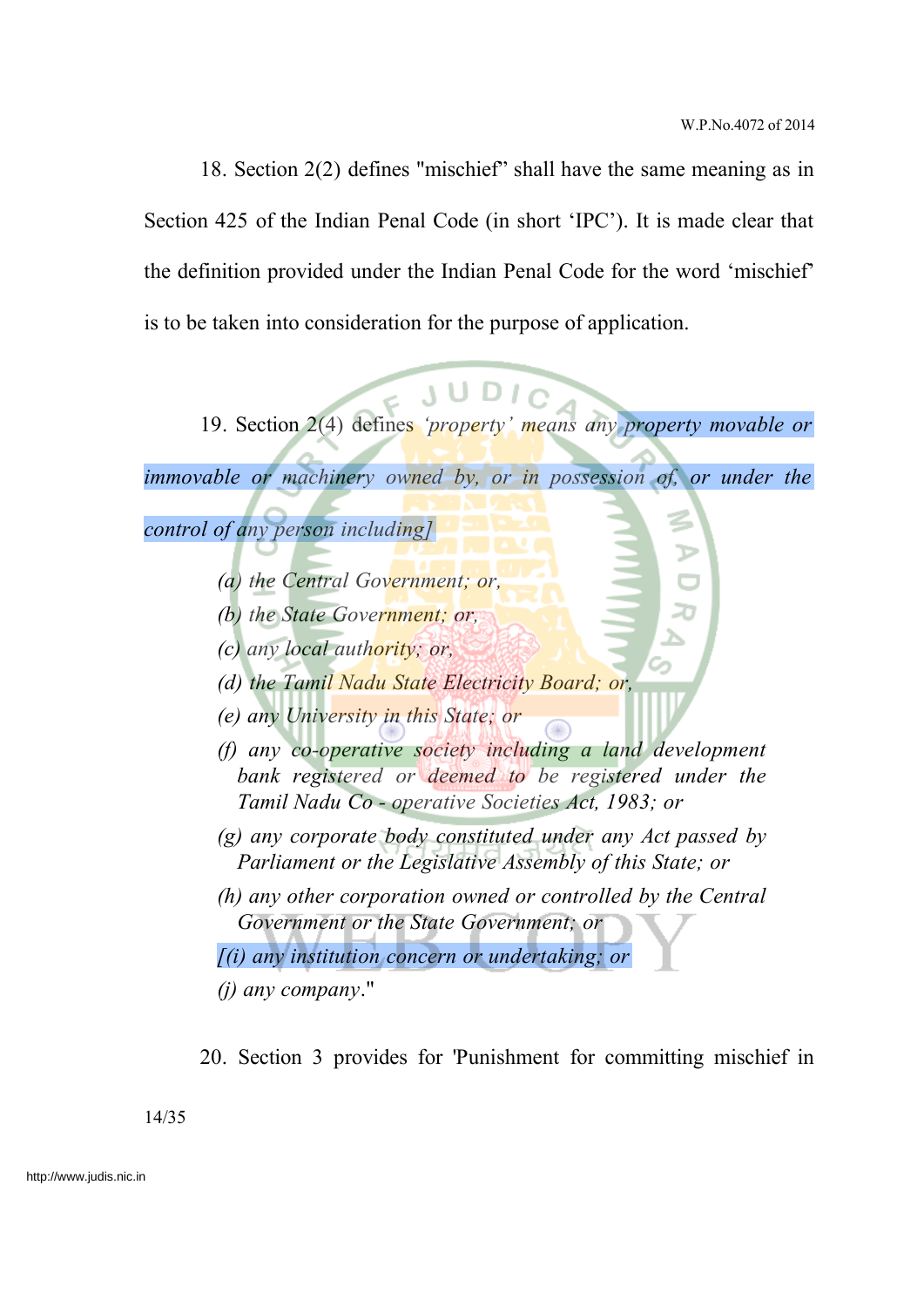respect of [property]', which reads as under:

#### *"Whoever,-*

*(i) Commits mischief by doing any act in respect of any {Substituted for th word "public property" by the Tamil Nadu Public Porperty (Prevention of Damage and Loss) Act, 1994 (Tamil Nadu Act 46 of 1994} [property] and thereby causes damage or loss to such [property] to the amount of one hundred rupees or upwards; or*

*(ii) commits mischief by doing any act which causes or which he knows to be likely to cause a diminution of the supply of water to the public or to any person for any purpose or an inundation of, or obstruction to, any public drainage, or (iii) commits mischief by doing any act which renders any public road, bridge, navigable channel, natural or artificial impassable or less safe for traveling or conveying property, shall be punished with imprisonment for a term which shall not be less than one year but which may extend to five years* सतयमेव जयत *and with fine:*

*Provided that the Court may, for any adequate and special reason to be mentioned in the judgment, impose a sentence of imprisonment for a term of less than one year.*

21. Section 4 deals with 'Mischief causing damage to [property] by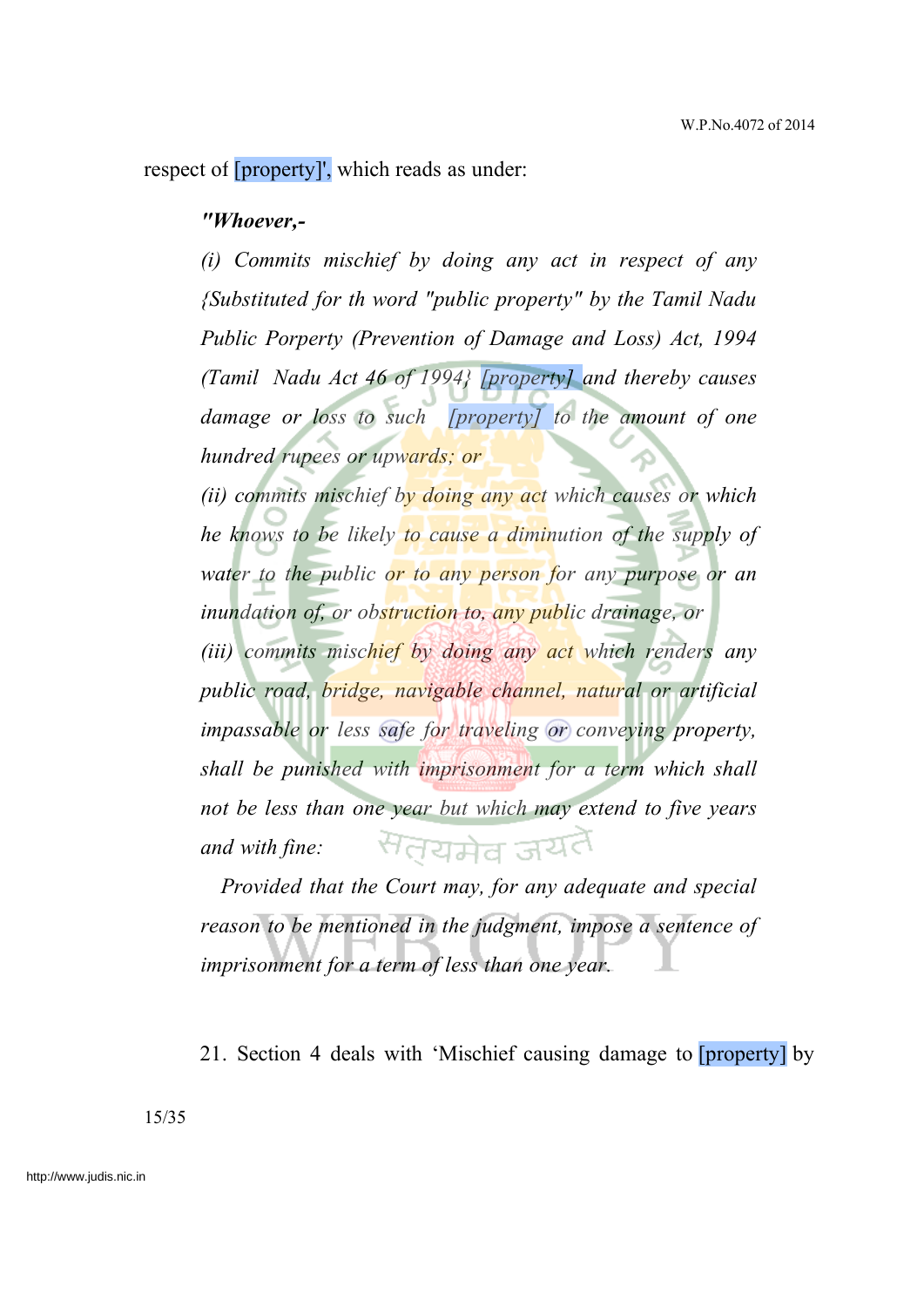fire or explosive substance'. Section 5 provides 'Punishment for throwing stones, bricks, etc., upon persons travelling in motor vehicles'. Section 6 is a 'Special Provision regarding bail'. Section 7 relates to 'Order to pay compensation'. Section 8 is 'Power to try Offences' i.e. a Chief Metropolitan Magistrate or a Court of Session is competent. Section 9 denotes 'Liability to pay Compensation in certain cases'. Section 10 enumerates 'Claim for compensation'. Section 11 is the 'Authority to decide compensation'. Section 12 is the 'Recovery of compensation as arrear of land revenue'.

22. With reference to the above provisions of the Act, it is to be considered, whether the damage or loss caused due to such acts, are falling within the ambit of the provisions of the Act for the purpose of grant of compensation or not?

# <sup>स</sup>त्यमेव ज

23. Section 2(2) "mischief", as defined under Section 425 IPC enumerates that whoever, with intent to cause, or knowing that he is likely to cause,wrongful loss or damage to the public or to any person, causes the destruction of any property, or any such change in any property or in the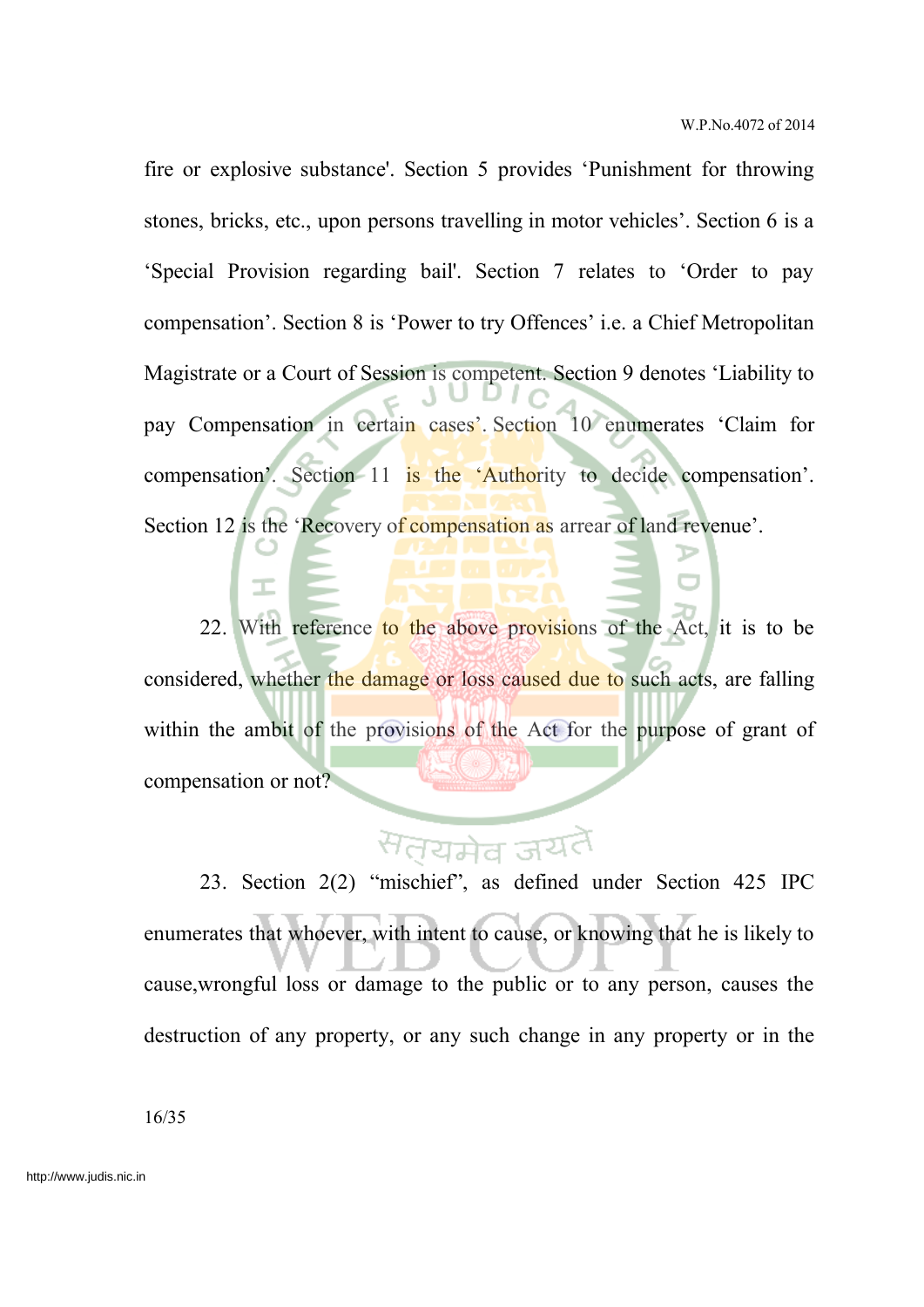situation thereof as destroys or diminishes its value or **utility**, or affects it injuriously, commits "mischief". Explanation 1 to Section 425 IPC stipulates that 'It is not essential to the offence of mischief that the offender should intend to cause loss or damage to the property injured or destroyed. It is sufficient if he intends to cause, or knows that he is likely to cause, wrongful loss or damage to any person by injuring any property, whether it belongs to that person or not. Therefore, the express mention of 'damage' in the Section is indicative of the fact that the purview of the offence of 'mischief' is not intended to be confined only to cases of 'wrongful loss', but also to engulf within it all such cases of damages by unlawful means.

24. Keeping in mind the definition provided under Section 2(2) and Section 3 of the Tamil Nadu Property (Prevention of Damage and Loss) Act, 1992, whoever commits mischief by doing any act in respect of any property and thereby causes damage or loss to such property, the word 'damage or loss' cannot be confined only with reference to the causing of physical damage to the movable property. The loss independently stated in the Act shall include "financial loss", if any caused on account of such act of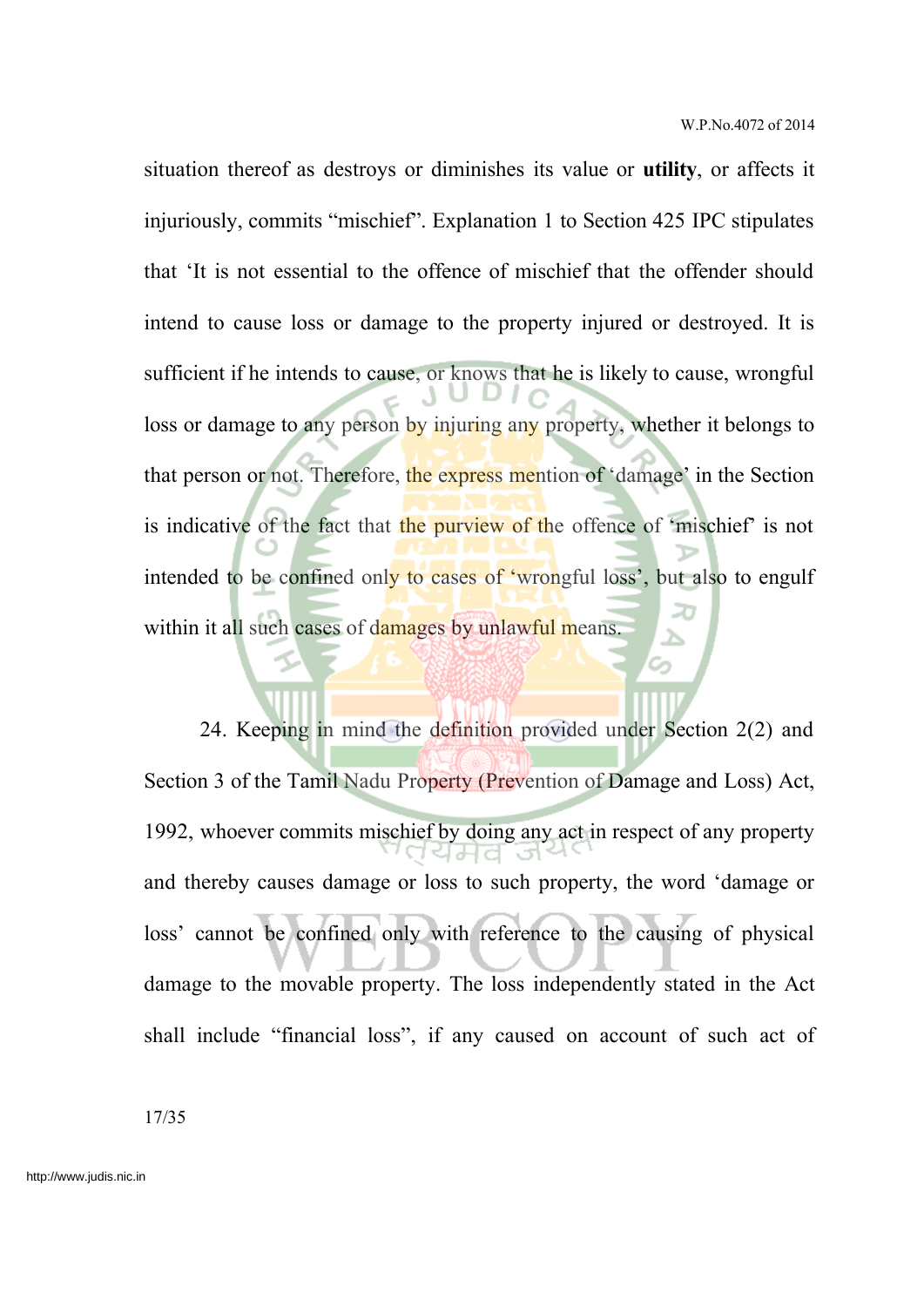mischief falling within the definition of the Act. The "Property" is defined under Section 2(4) of the Act as stated above. Thus, the movement of such movable properties, which is intended for public usage and benefit is prevented or restrained from peaceful moving, the said Act would also fall under the definition of "mischief" as the movement was restrained in an illegal manner, which is a mischief within the definition of the Act. In the event of "Financial loss" on account of such restraint or prevention of the movement of the movable properties belongs to the public, then also, compensation is recoverable under the provisions of the Act. Thus, direct losses by causing visible damage to the property and the indirect financial losses caused on account of restraining the movable public properties would also fall under the definition of michief and thus, such acts are falling within the ambit of the provisions of the Act.

# सतयमेव जयतै

25. The statement of objects and reasons of the enactment would emphasize that damage or loss caused to the public property by the political parties or communal, language or ethnic groups must be compensated since such losses caused are against the interest of the public and against the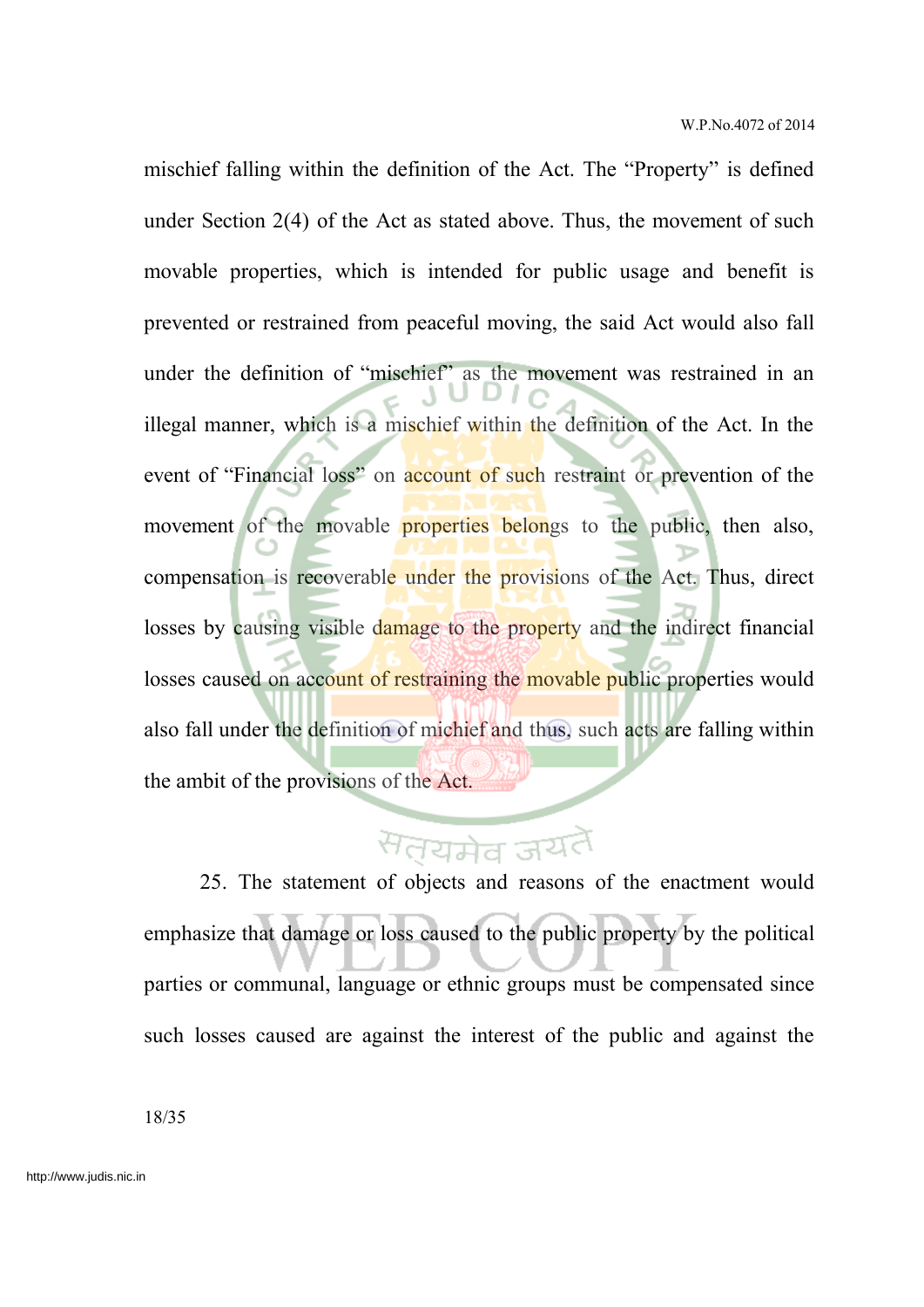public properties. Thus, the Act is to be interpreted by creating the nexus between the purpose and object of the Act and the provisions enumerated. Any other narrow interpretation or straight formula understanding would undoubtedly defeat the purpose and object of the Act.

26. Section 3 of the Act is crystal clear and the language adopted is "whoever commits mischief" by doing any act in respect of any property and thereby causes damage or loss. The above phraseology adopted in the Statute must be understood, with reference to its context. "Whoever, commits any act in respect of any property" means, all the acts, which all are falling under the definition of mischief causes damage or action is actionable under the Act and compensation shall be granted. In this regard, any act causing physical damage to the public property or financial loss to the public Exchequer by preventing or restraining the public servants or competent authorities for peaceful providing of services to the public at large and to the benefit of the public and during such process, if financial losses are caused, then all such persons are liable to pay compensation for such public losses occurred to the State Exchequer. Section 3 connotes that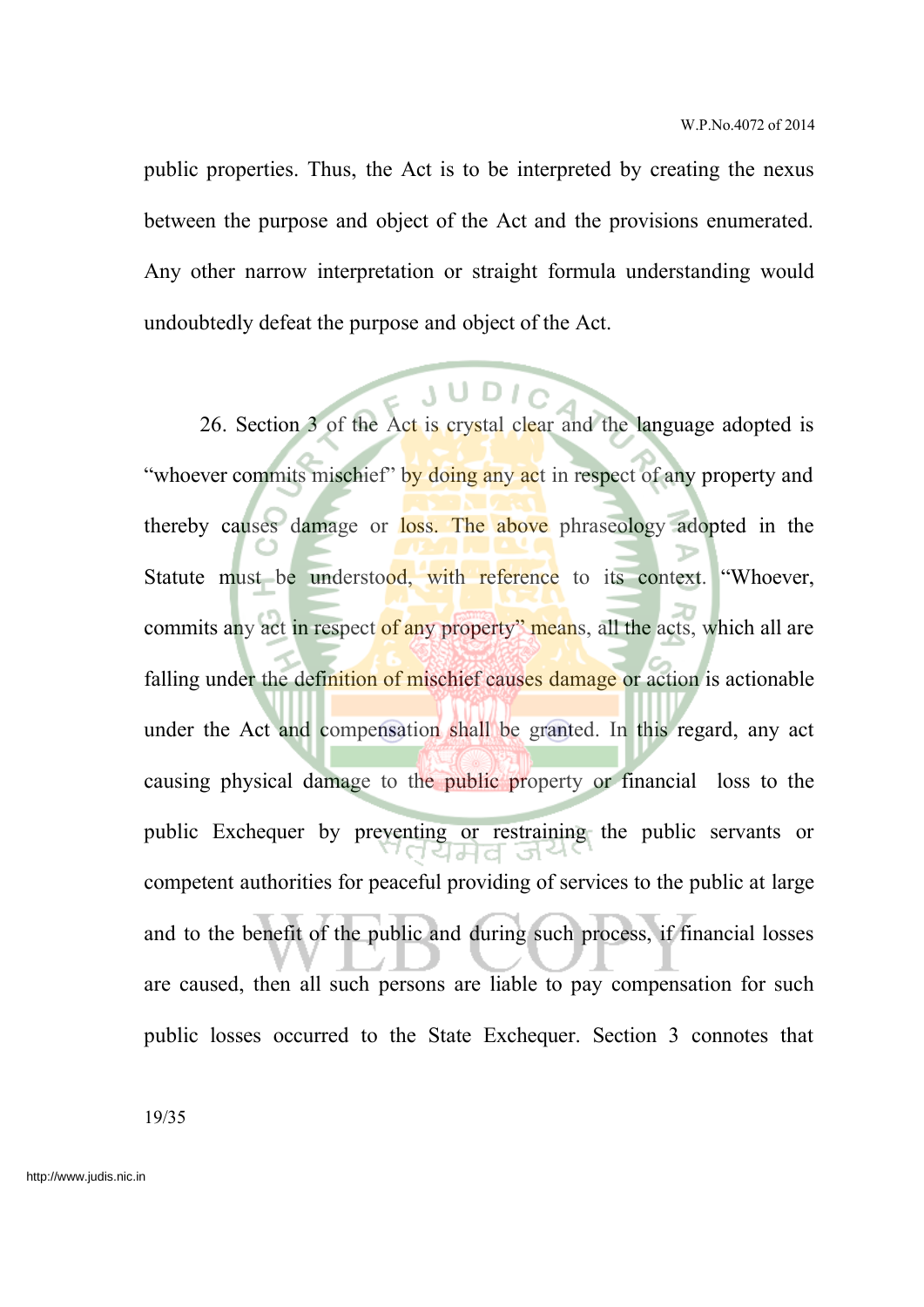thereby causes damage or loss. It is not restricted with the word damage alone. The provision proceeds by stating "damage or loss". Thus, it is to be construed that any act is actionable either in case of damage or in case of loss. Thus, the word loss to be independently taken into consideration for the purpose of initiation of action under the provisions of the Act. Thus, the damage if committed directly to the property physically and the loss would include all such consequential losses including the financial losses due to such act, which all are falling under the definition of "mischief" and all such acts are actionable under the provisions of the Act. Thus, the word 'damage or loss' as contemplated is to be understood independently in both the cases, where damage and loss is caused or damage alone is caused or loss alone is caused. In all such circumstances, initiation of proceedings for fixing liability and award compensation is permissible.

# सतयमेव जयतै

27. Admittedly, there are serious allegations of damage and loss of public property. However, the present writ petition is filed, challenging the notice of hearing. Thus, this Court is not expected to adjudicate the merits of the case. Regarding the allegations set out against the petitioner / Political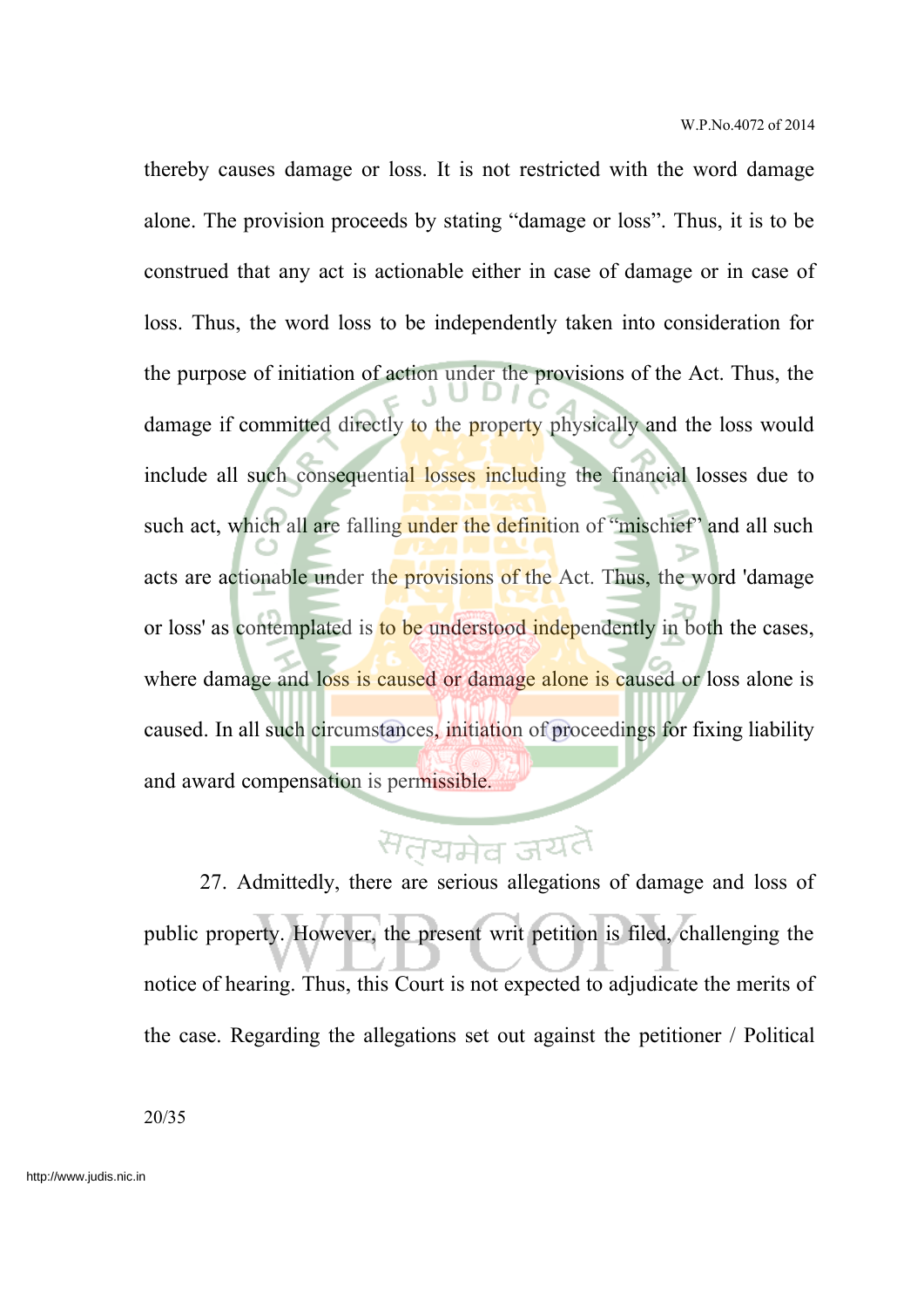party, findings are to be given only after conducting an enquiry by the competent authority with reference to the documents and evidences made available.

28. The contention of the petitioner that criminal case ended with an order of acquittal, is of no avail to them. Mere acquittal in a criminal case cannot be a bar to proceed under the provisions of the Act to recover the compensation for damages or losses. The Act contemplates independent action for the purpose of recovering the damages or losses caused to the properties as defined under Section 2(4) of the Act. In this regard, Section 14 of the Act denotes that the provisions of this Act shall be in addition to, and not in derogation of, any other law for the time being in force and nothing contained herein shall exempt any person from any proceeding by way of investigation or otherwise which might, apart from this Act, be instituted against him. Thus, any criminal proceedings initiated against such offenders are no way connected with the actions to be initiated for grant of compensation for damages or losses under the provisions of the Act.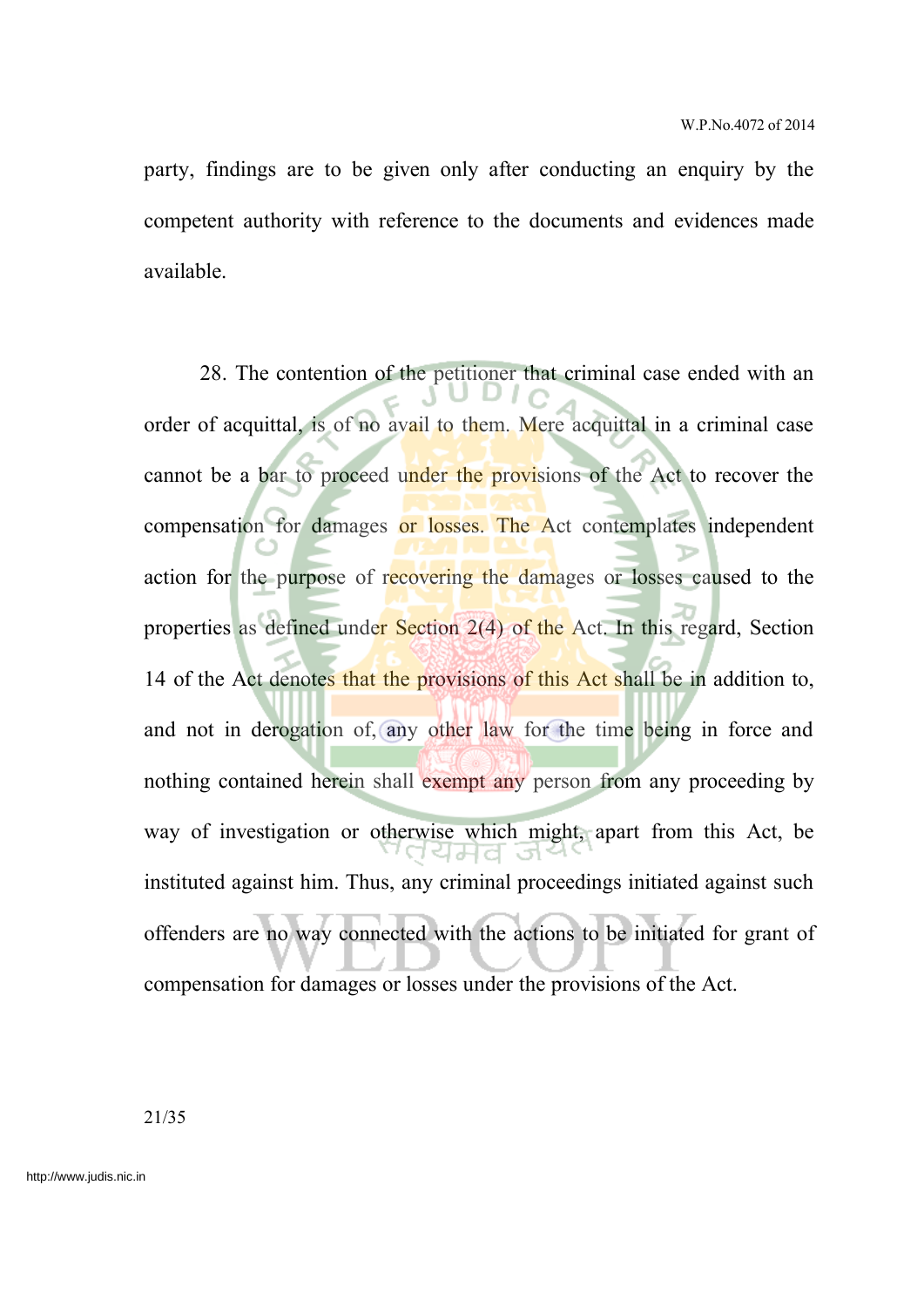29. To establish a criminal offence under the Indian Penal Code before the competent Court of law, high standard of proof is required. However, no such high Standard of proof is required in such proceedings, where the assessment of damages or losses are to be calculated. The standard of proof required to convict a person in a criminal case can no way be compared with the cases, where compensations are awarded for the damages and losses. Thus, the yardsticks to be adopted in criminal trial cannot be adopted in the enquiry to be conducted by the competent authorities for the purpose of fixing liability and award of compensation for damages or losses under the provisions of this Act. Further, the saving clause unambiguously stipulates that the actions under the Act is independent. The purpose and object of the Act is to ensure that the public properties are protected and in the event of causing any damages or losses, compensation is recoverable from such persons for such act of mischief, if established. Thus, the contention in this regard raised on behalf of the  $\Box$  ( ) ) is petitioner is rejected.

30. The petitioner relying on Section 9, contended that only if a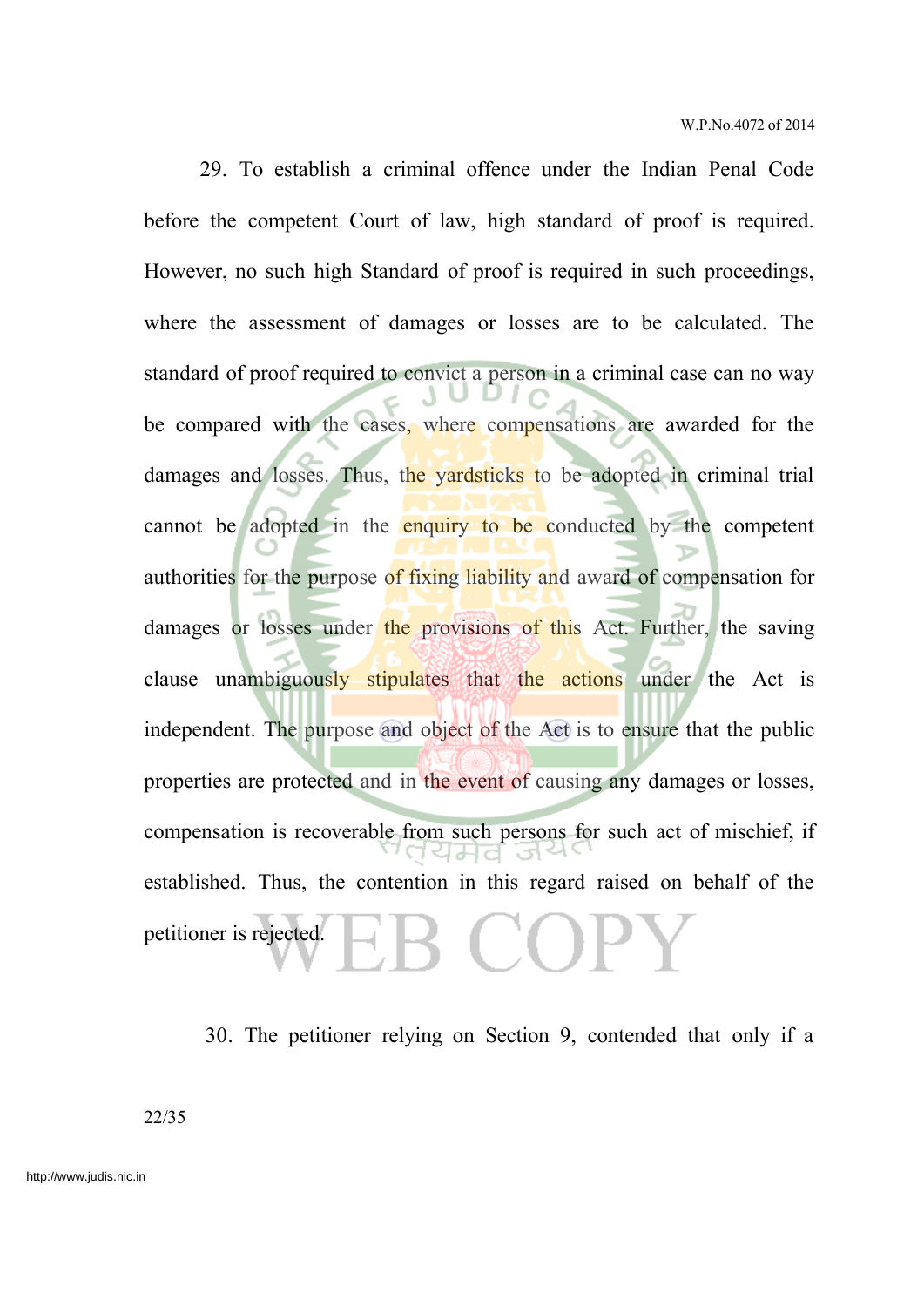commission of offence is proved, action is permissible and not otherwise. Such an argument deserves no merit consideration, in view of the fact that Section 9 stipulates 'liability to pay compensation in certain cases'. Thus, if liability is fixed, thereafter Section 9 would come into operation. Further, the provisions State that, where an offence punishable under this Act has been committed. Thus, the competent authority after conducting an enquiry, if arrived a conclusion that an offence within the provisions of the Act is committed, then he is empowered to fix liability under Section 9. Thus, invoking Section 9 would arise only after completion of enquiry and at the time of fixing liability. Section 3 of the Act states that, whoever commits mischief thereby causes damage or loss is liable to pay compensation. Section 9 further elaborates by stating that, where an offence punishable under this Act, committed through any procession, assembly, meeting, agitation, demonstration or any other activity organised by a political party or communal, language or ethnic group, it shall be presumed, that the offence, has also been committed by such political party or communal, language or ethnic group and such political party or communal, language or ethnic group shall be liable to pay compensation for damage or loss caused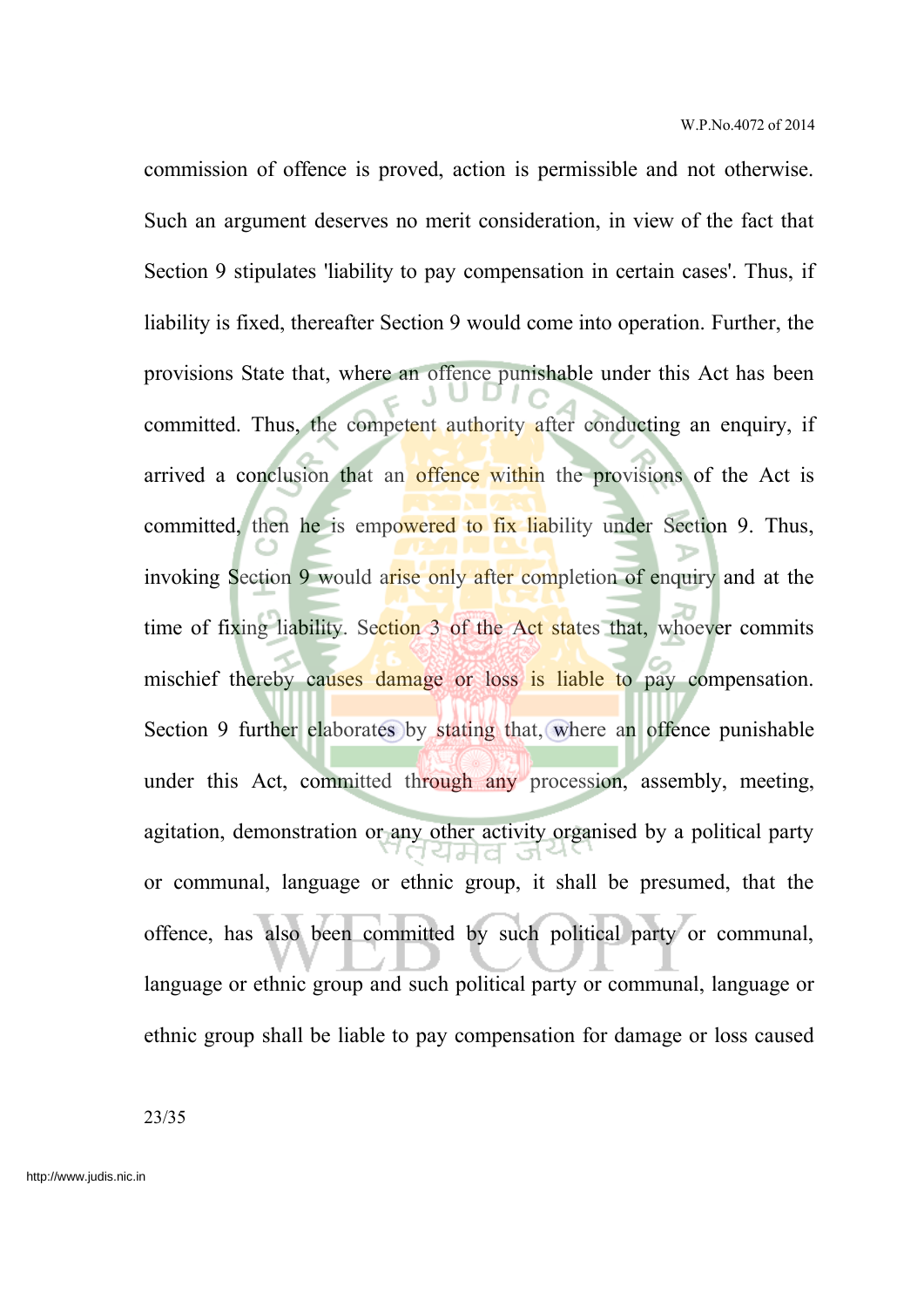to any property.

31. Thus, the liability is to be fixed only after conducting full fledged enquiry. But the present writ petition is filed, challenging the notice of hearing and therefore, this Court cannot offer any finding on merits or on factual aspects. The provisions are interpreted for the purpose of dealing with such cases in the manner known to law. It is the duty of the Constitutional Courts to interpret the provisions of the Act in order to achieve its purpose and object and to ensure the constitutional principles are achieved.

32. In the present writ petition, the Metropolitan Transport Corporation contended that several buses were severely damaged, financial losses were also caused by preventing the buses from moving for providing public services. There were losses to the TASMAC shops also as the damage or loss is caused towards TASMAC. However, the allegations are to be proved at the time of conducting enquiry and only thereafter, the liability is to be fixed and compensation are to be awarded. This being the scope of the Act,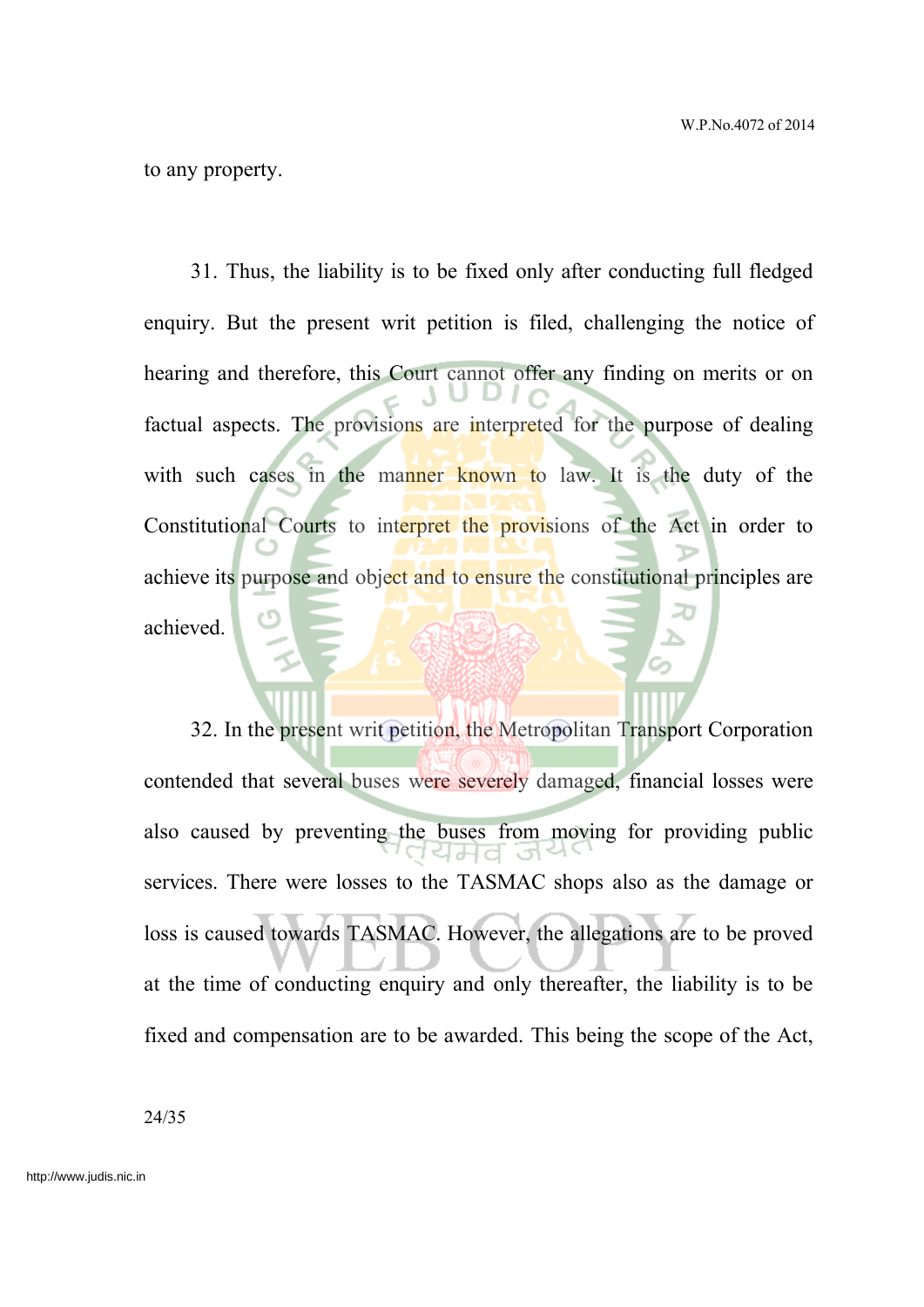this Court is of the considered opinion that facts are to be adjudicated independently by the competent authority. With reference to the interpretations, the authority competent has to apply the facts along with the provisions of the Act and its interpretations and accordingly, take a decision on merits and in accordance with law.

33. The petitioner has got a right to establish their case by availing the opportunities to be provided by the competent authorities. They are at liberty to submit all their defense statements, objections, documents, evidences, for the purpose of establishing their case in the manner known to law.

34. Ordinary citizen of this great Nation are mostly voiceless. Constitutional Courts are the voices for those voiceless majority citizen for the purpose of protecting their fundamental and the Constitutional rights. Looking back, this great Nation witnessed series of agitations, demonstrations, violations, affecting the public at large. In all such circumstances, ordinary voiceless citizen are forced to tolerate such illegalities committed by political parties or communal, language or ethnic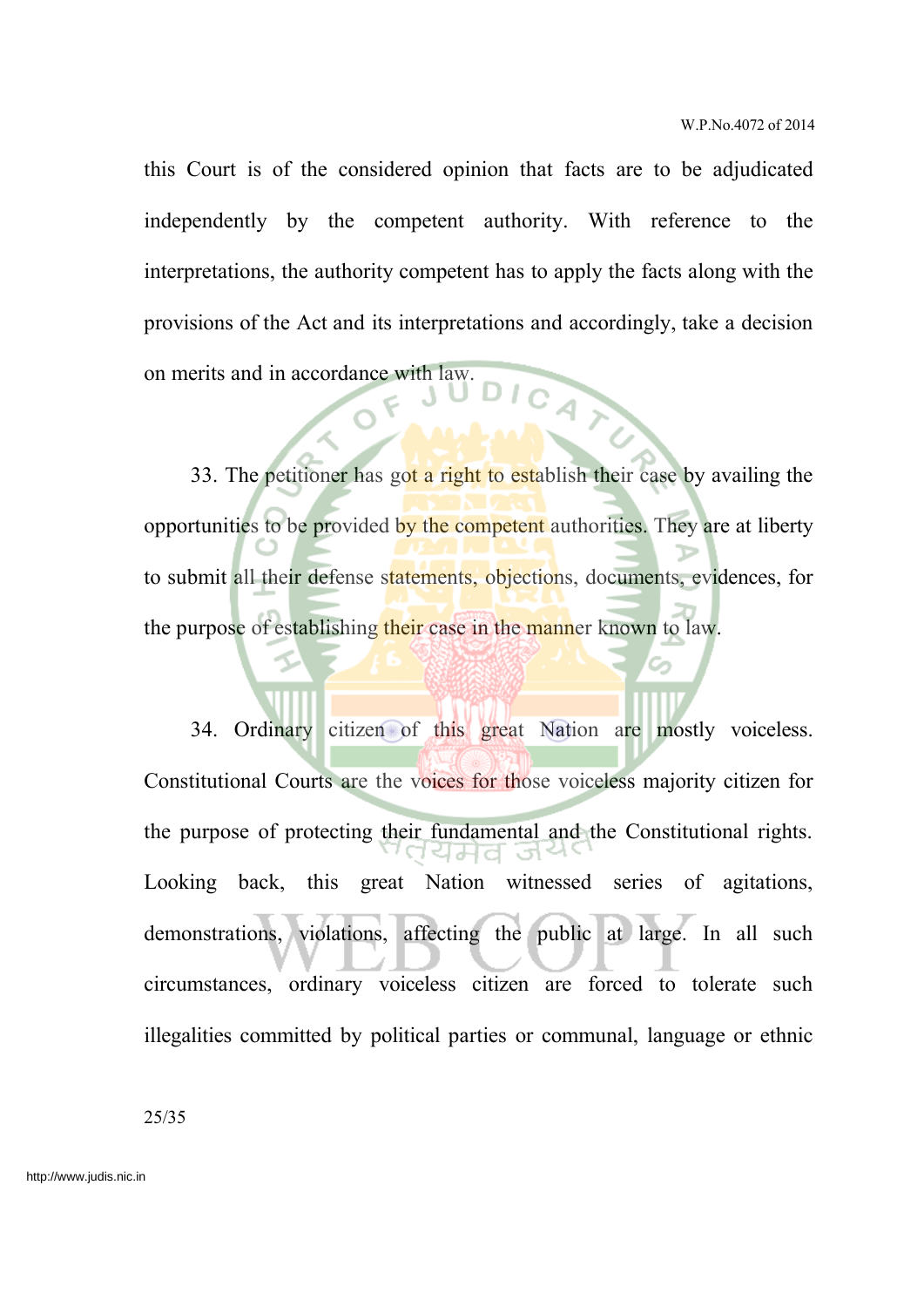groups. The majority right thinking citizen are the victims and their normal life are being affected to such an extent. Many Poor people lost their properties, and huge damages were caused to the public properties. Therefore, the Government of the day is expected to initiate quick and effective actions in such circumstances, where any mischief is committed and damage or loss is caused to the properties

35. The voiceless majority citizen are tolerable even while their fundamental rights are violated. They are forced to suffer, which results in an unconstitutionality, for which, the State is accountable and bound to initiate action against all such persons, who are responsible for such violations of fundamental rights of the common citizen. While conducting procession, free access to the schools, offices are prevented. Some occasions, it is absolutely prevented. Our great Nation has witnessed on several occasions, people could not able to reach their offices. The Ambulance services were unable to be operated, result in death of the patients, who required urgent medical attention. People are almost frustrated with such illegal activities of such groups and undoubtedly, the right of a common man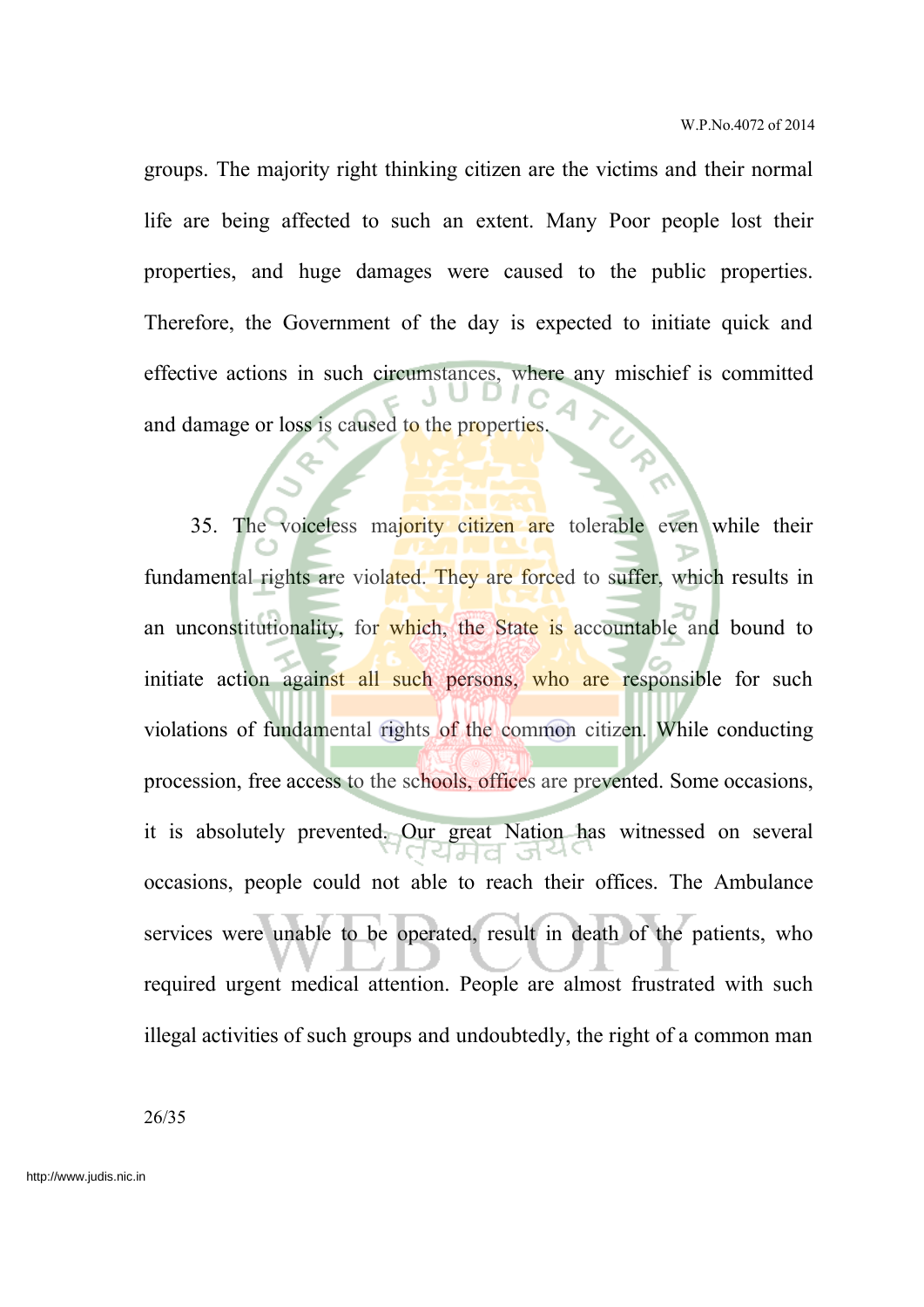to lead a peaceful life, which is enunciated under the Constitution must be ensured by the Government of the day, irrespective of the political party.

36. The ambitions of the political party cannot be achieved by misleading the people or by causing infringement of the rights of the citizen. Members of the political party are thriving hard to come into power. Therefore, the conduct, integrity and behaviour of such members of the political party are of paramount importance for the purpose of running an effective and efficient Government, which is the mandate under the Indian Constitution. It is to be reminded of that no fundamental right is absolute and every such right is subject to restrictions. Under Article 51-A of the Indian Constitution, it shall be the duty of every citizen of India to abide by the Constitution and respect its ideals and institutions, the National Flag and the National Anthem. It is the duty to uphold and protect the sovereignty, unity and integrity of India. Duty to defend the country and render national service when called upon to do so is also an important duty. More importantly, citizen has the duty to promote harmony and the spirit of common brotherhood amongst all the people of India transcending religious,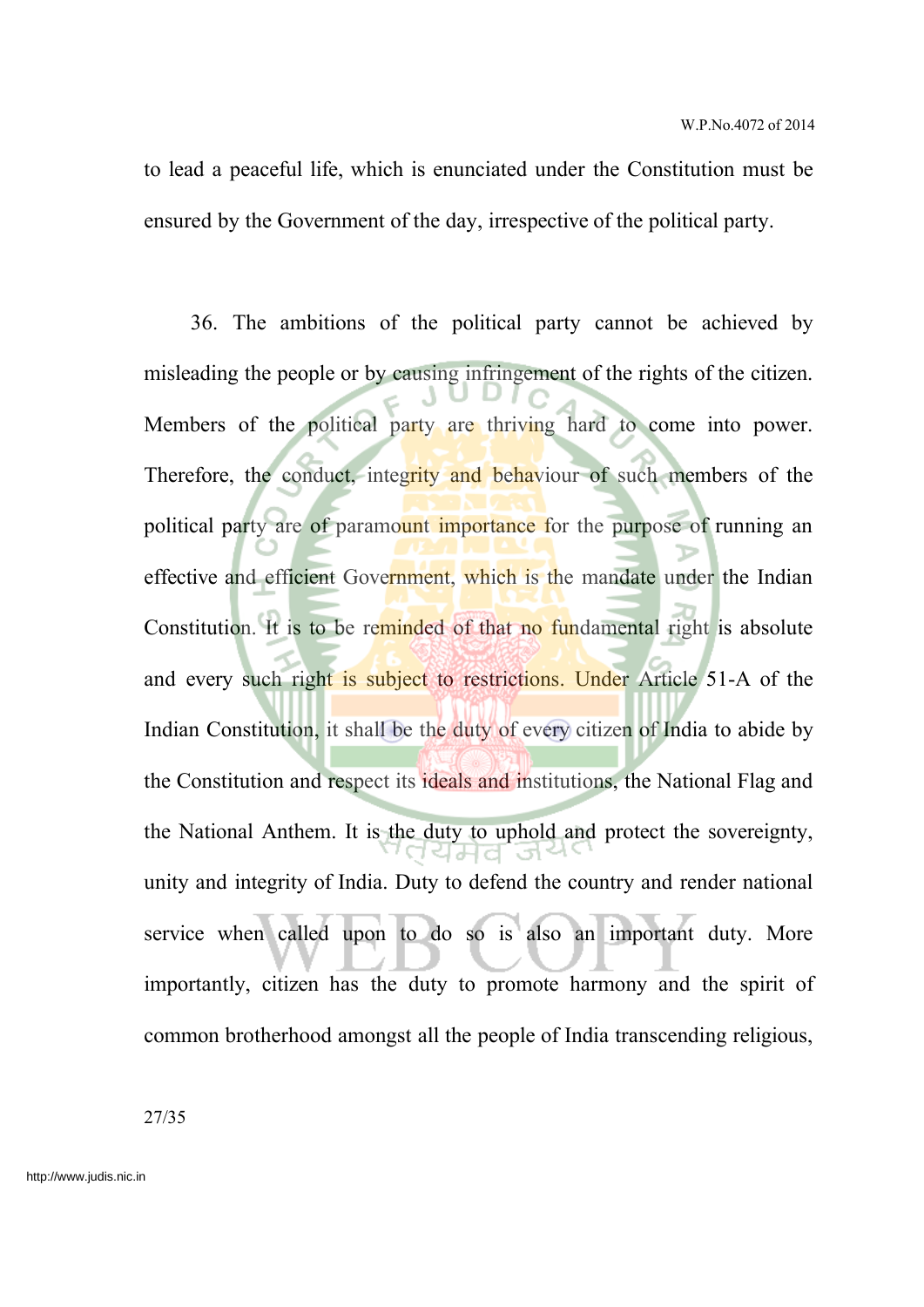linguistic and regional or sectional diversities; to renounce practices derogatory to the dignity of women.

37. In spite of the duties of citizen enumerated in Indian Constitution, the Political parties mostly glorifying their rights and not reminding their duties. This results in commission of offences and unconstitutionalities. In every sphere, when a right is **claimed**, the duty is to be reminded of. Rights and duties are inseparable under the Indian Constitution. Any citizen claiming any right, must fulfill his duty first, then alone, the right will have sense in the constitutional perspectives. Agitations, processions, assembly, demonstrations, and what not, are being conducted by Political parties or communal, language or ethnic groups, claiming their rights. Under those circumstances, it is the duty of the leaders to remind their duties towards the society and failure would result in action. The political parties of communal, ਰਪਸਰ ਤੋਂ। language and ethnic groups and its leaders are duty bound to ensure that the cadres of their respective party or group maintain discipline, while performing such agitations, demonstrations etc., by respecting the public rights of every citizen.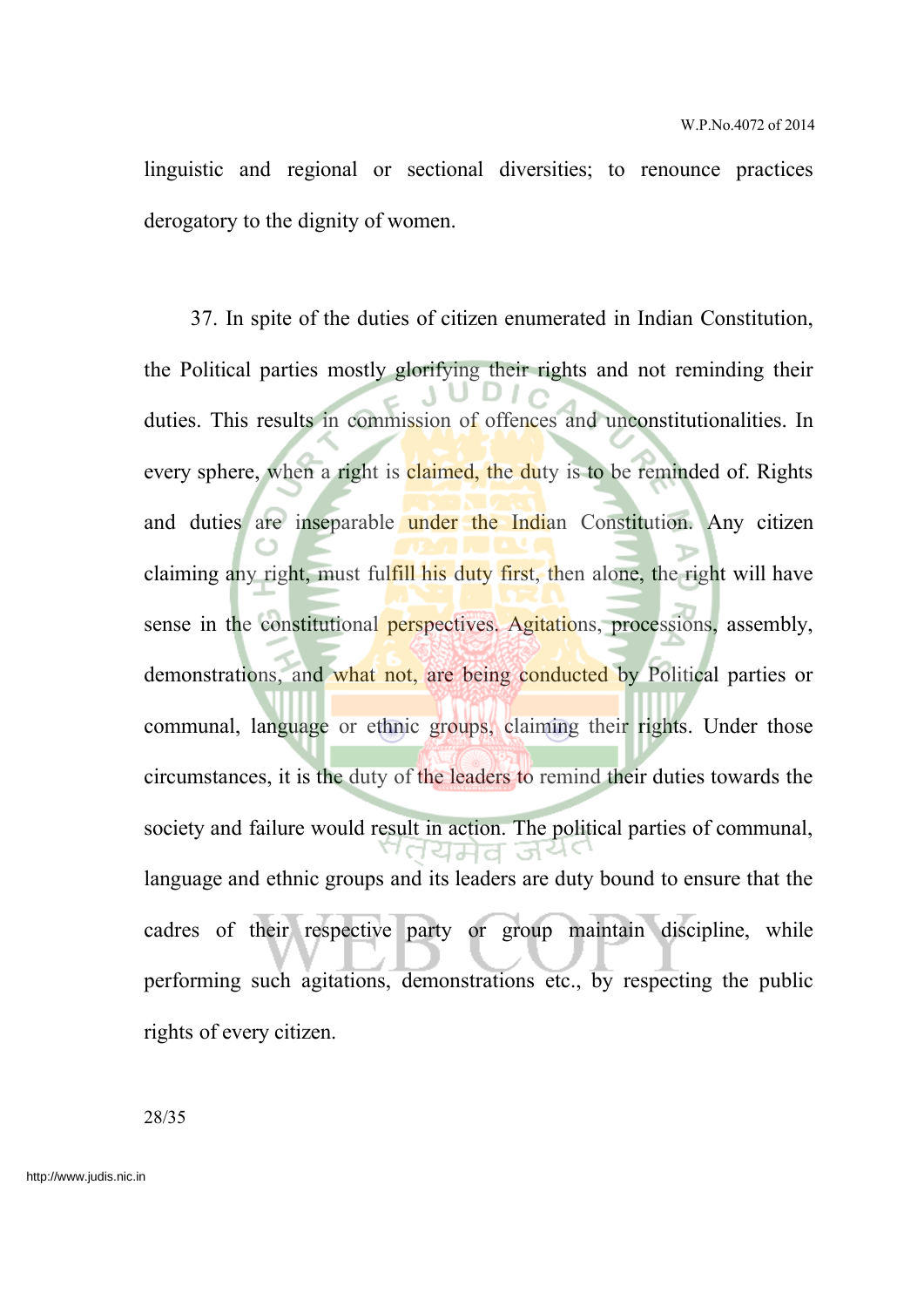38. In view of serious infringement of rights in the society, the Act was enacted. Thus, the Act must be effectively implemented by the State machinery to ensure that public rights are protected and the tax payers' money is preserved and utilized for public welfare. The public properties are secured from the tax payers' money. Thus, the Government is accountable and answerable for such damage or loss, if any committed by an act of any person.

39. Though the Act was enacted in the year 1992, the effective implementation of the Act is not visible in the State of Tamil Nadu. 29 years lapsed, it is not made clear in how many cases, compensations are granted, despite the fact that damages or losses are established. Thus, this Court is of an opinion, atleast hereafter, the Tamil Nadu Property (Prevention of Damage and Loss) Act, 1992, shall be implemented scrupulously by the authorities in order to protect the public properties.

40. The possible reason for slow implementation of the Act is that a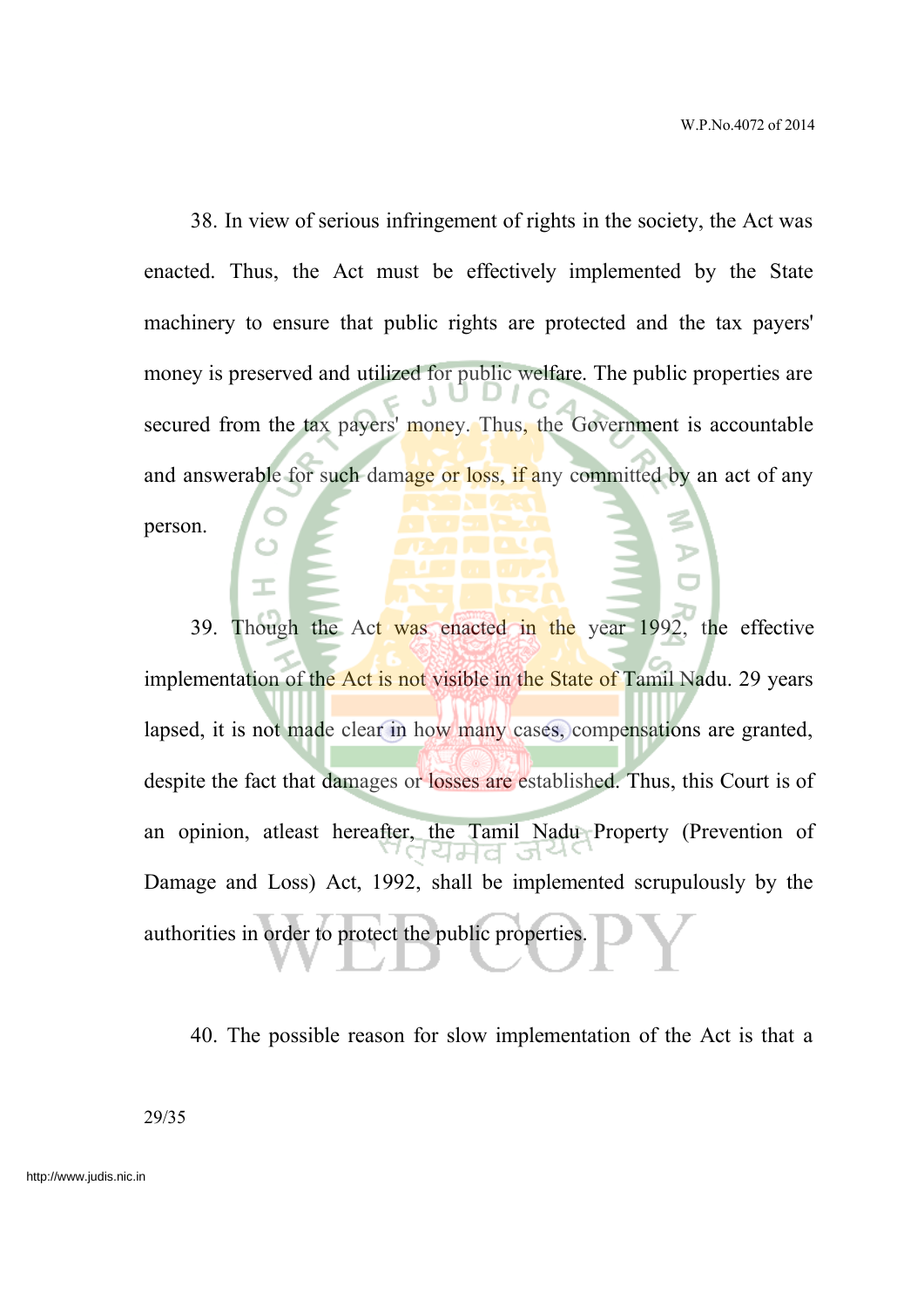particular political party or group during commission of such offensive acts may be in alliance with the ruling party of the Central or State Governments. On some occasions, there may be some consensus between the groups of the communal, language or ethnic groups. The consensus, collusion, understanding, alliance, all must stand beyond the scope of the provisions of the Act as the Act is for the welfare of the common man and to protect the Constitutional rights of the citizen of this Great Nation. Thus, ineffective or non-implementation of the provisions of this Act also result in denial of fundamental right to the citizen and property damaged or loss caused is the taxpayers' money. In such an event, the Government would be committing an unconstitutionality by not initiating actions for recovery of compensation.

41. The executives and their independent functioning are ensured under the Constitution of India. Thus, if such offences are committed by the members of the Political party, which is the Ruling party of the Central or State Governments, then the Executives are bound to act independently for the purpose of invoking the provisions of the Act. The independency of the

Œ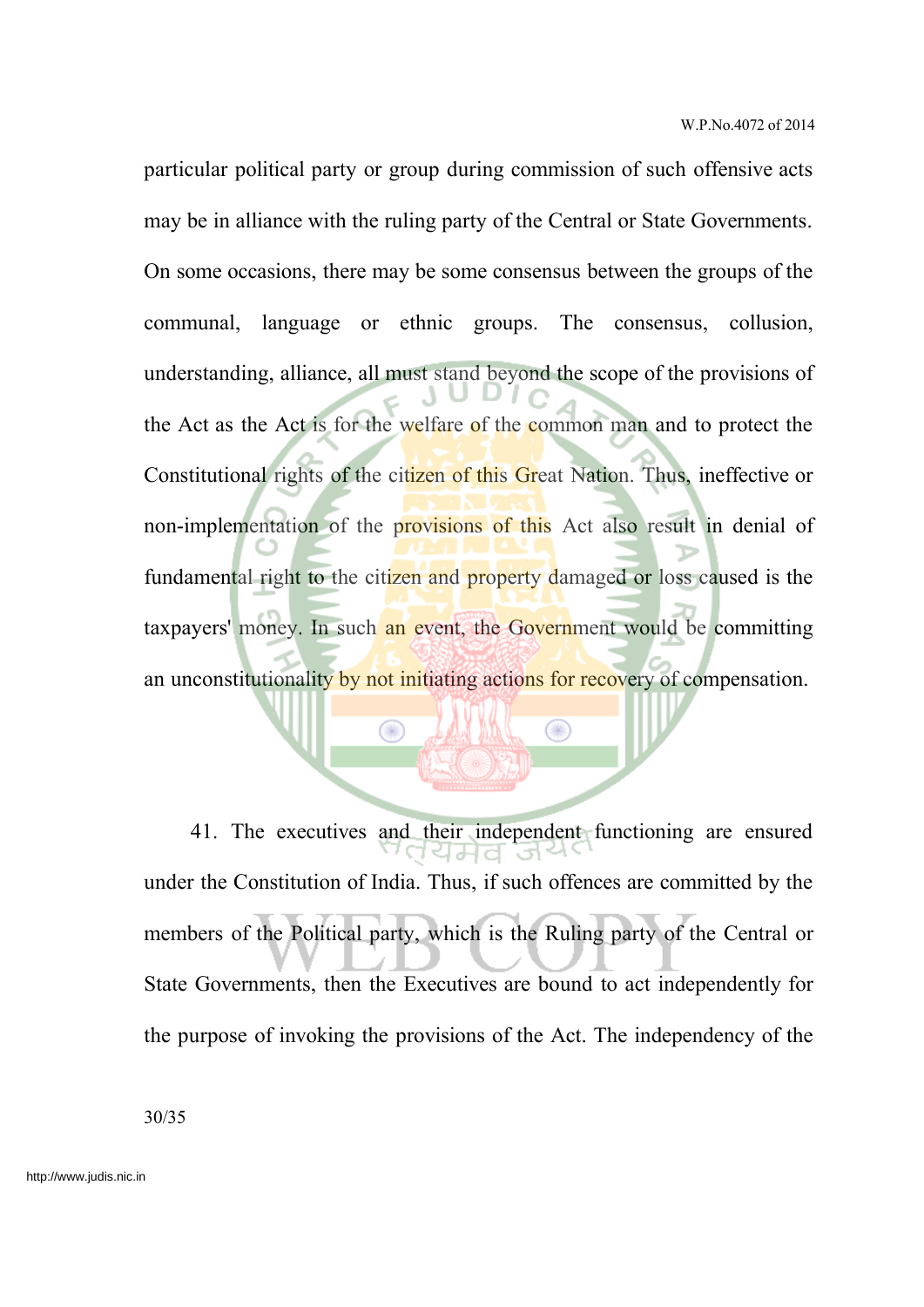executives are protected under the Constitution of India. In many circumstances, the non-understanding of the independency of the executives result in collusion and denial of right to the public at large. Thus, executive independence and performance of their lawful duties protected under the Constitution must be exercised by the competent authorities. In such circumstances, where the political parties or communal, language or ethnic grounds are in consensus or in understanding or in alliance or otherwise.

42. In respect of the case on hand, the writ petitioner has not established lack of jurisdiction or otherwise for the purpose of entertaining the writ petition. Admittedly, the notice of hearing is under challenge. Thus, the petitioner is at liberty to submit their objections, explanations, documents, evidences, etc., for the purpose of defending their case by availing the opportunities to be provided.

43. The present writ petition is pending for about 6 years. Thus, further delay would cause prejudice to either of the parties. In these circumstances, it is necessary that the enquiry must be conducted without any further delay.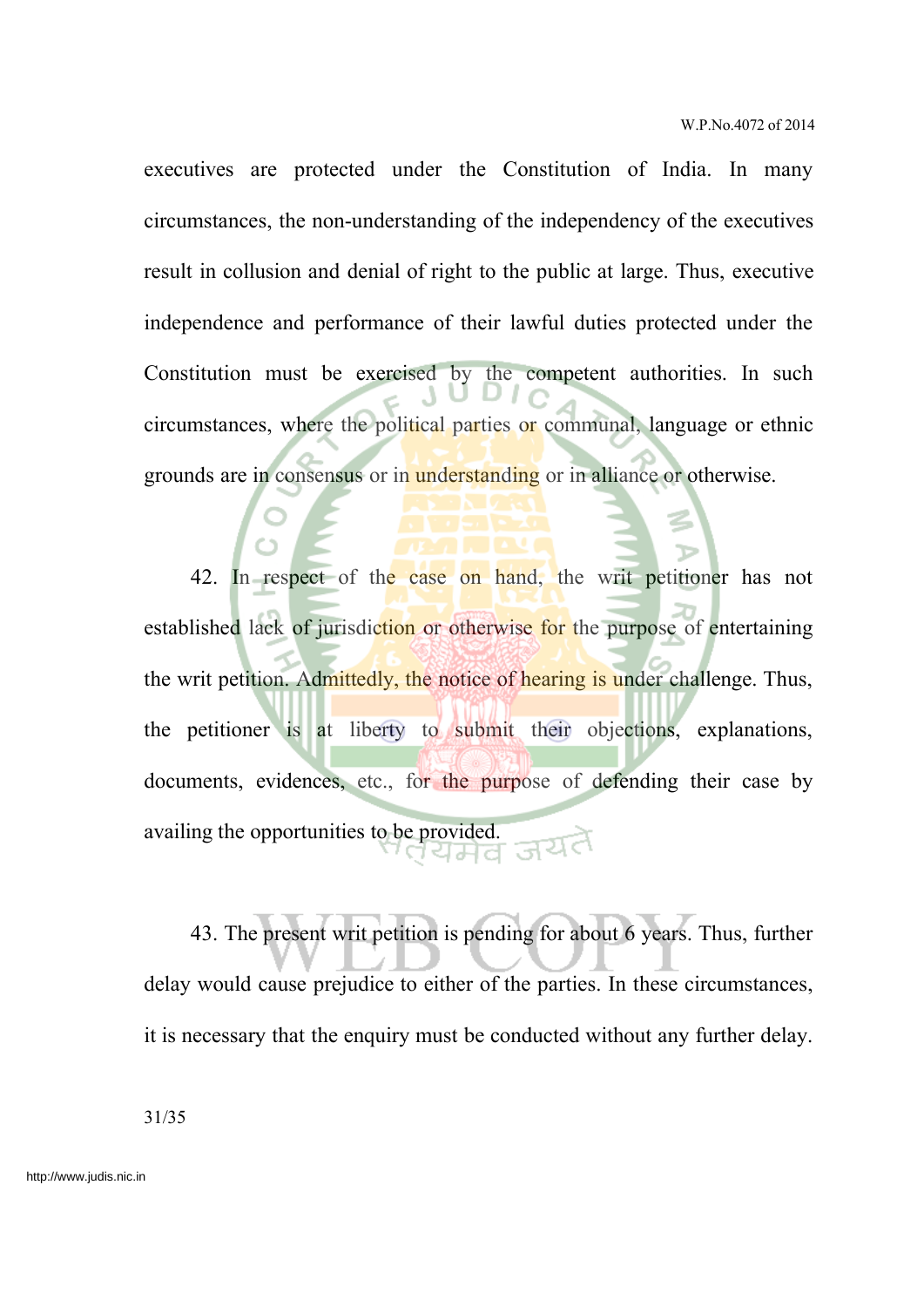Accordingly, the following orders are passed:

(1) The relief as such sought for in the present writ petition stands rejected.

(2) The first respondent is directed to continue the enquiry by following the procedures as contemplated and by affording opportunity to the writ petitioner and complete the enquiry in all respects and take a decision and pass orders on merits and in accordance with law within a period of four months from the date of receipt of a copy of this order.

(3) The petitioners are directed to co-operate for the early disposal of the enquiry proceedings by avoiding unnecessary adjournments. Even in case of adjournment on genuine grounds, the competent authority must record the reasons for such adjournments. In the event of non co-operation on the part of the parties, such non co-operation is to be recorded in the proceedings itself. सतयमेव जयतै

(4) The  $1<sup>st</sup>$  respondent is directed to issue a Circular to all the District Collectors and District Superintendent of Police across the State of Tamil Nadu, to ensure immediate actions in the event of any damage or loss to the property under the Act, and failure if any, should be viewed seriously and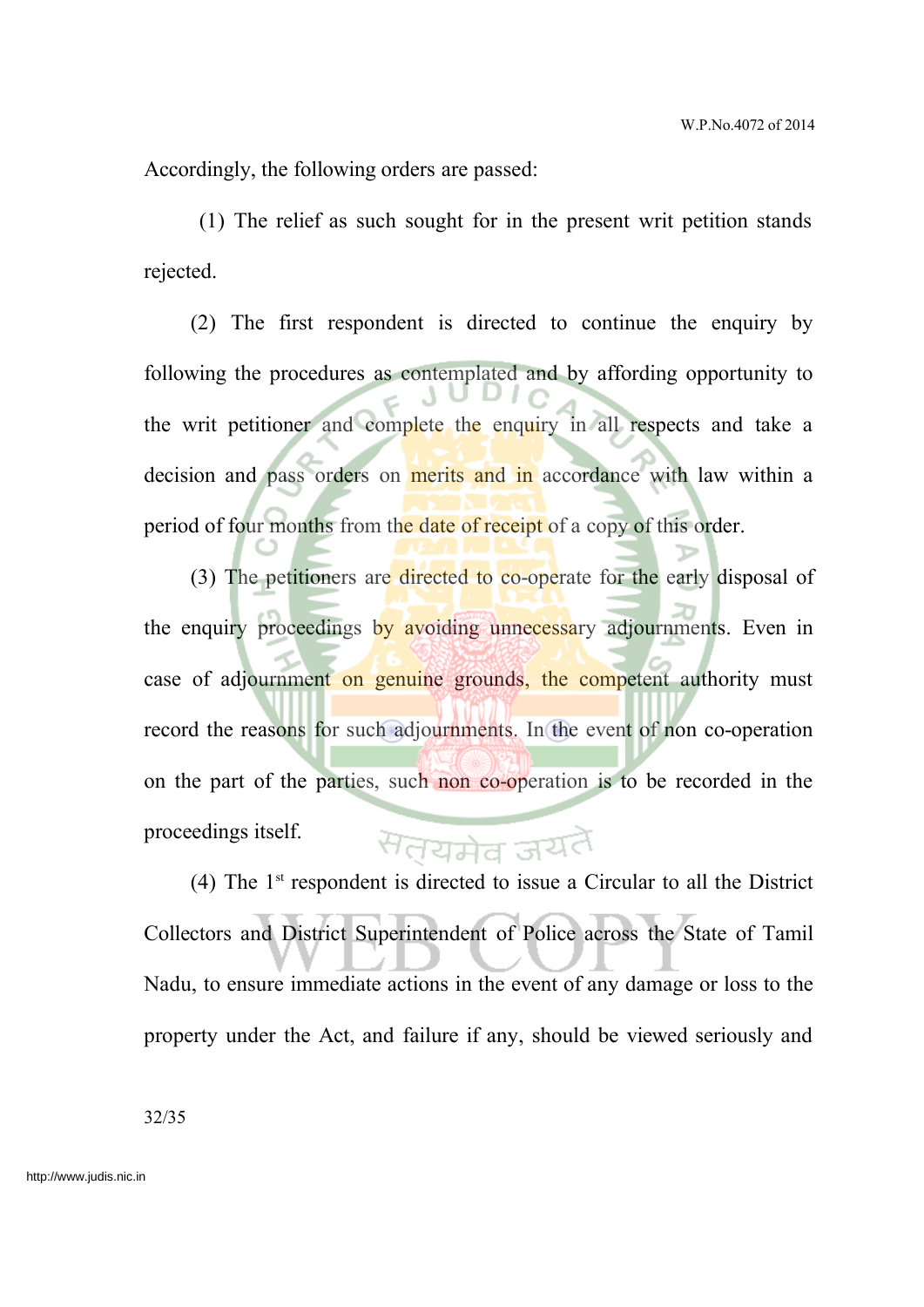23.09.2021

appropriate actions are to be initiated against the public authorities, who all are responsible and accountable for their lapses, negligence and dereliction of duties.

44. With the above directions, the writ petition stands disposed of. No costs. Consequently, connected miscellaneous petition is closed.

Index : Yes/No Internet:Yes/No Speaking Order : Yes/No Sgl/kak

**Note:** *Registry is directed to communicate the copy of this order to the learned Government Advocate, High Court, Madras.*

# यमेव ज

To

1.The Additional Chief Secretary / Commissioner of Revenue Administration Revenue Department - Administration Disaster Management and Mitigation Department,

33/35

http://www.judis.nic.in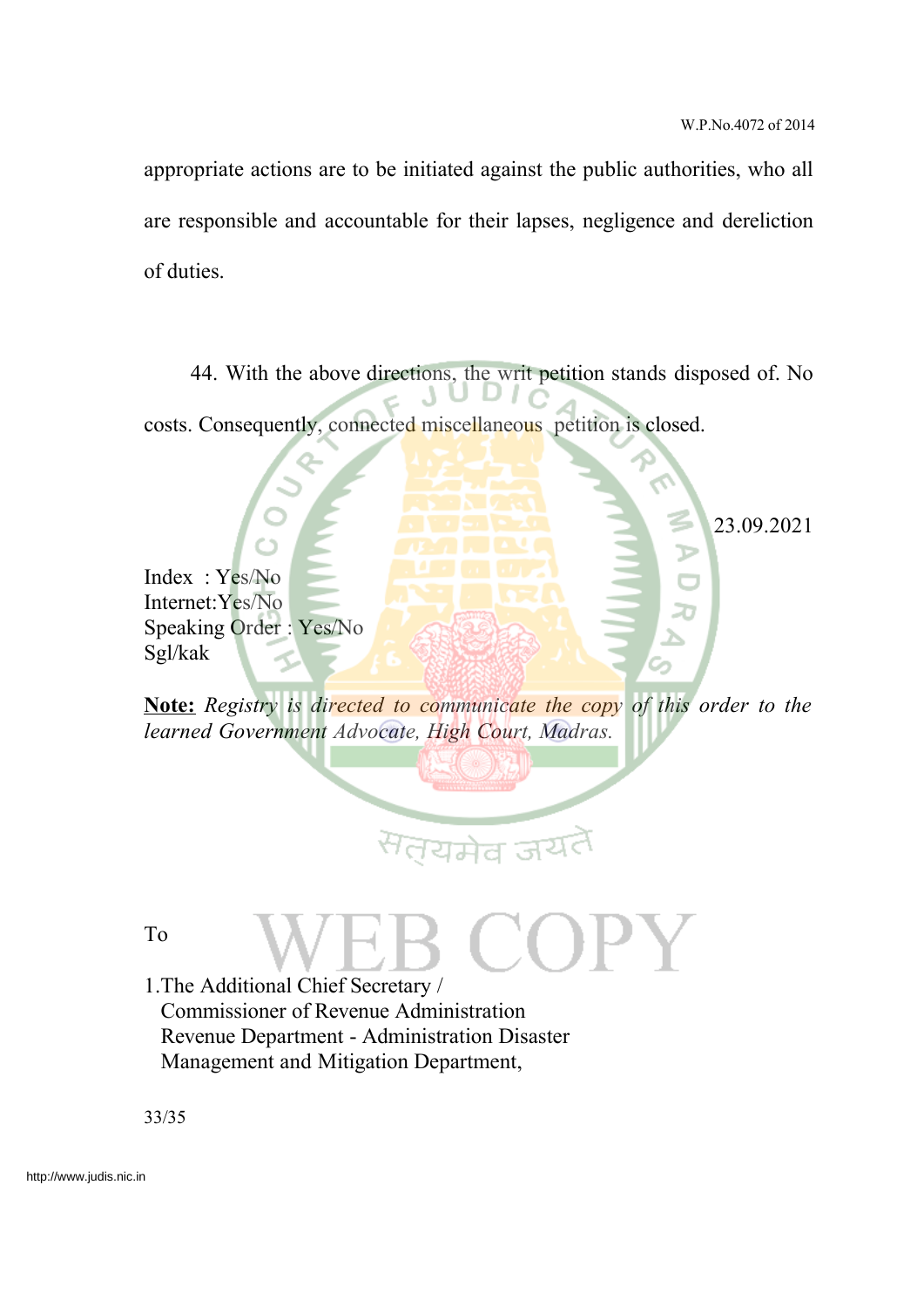Ezhilagam, Chepauk, Chennai - 600 005.

2.The General Manager, Metropolitan Transport Corporation, (Chennai) Limited, Pallavan House, Chennai - 600 002.

High Court, Madras.



# VEB COPY